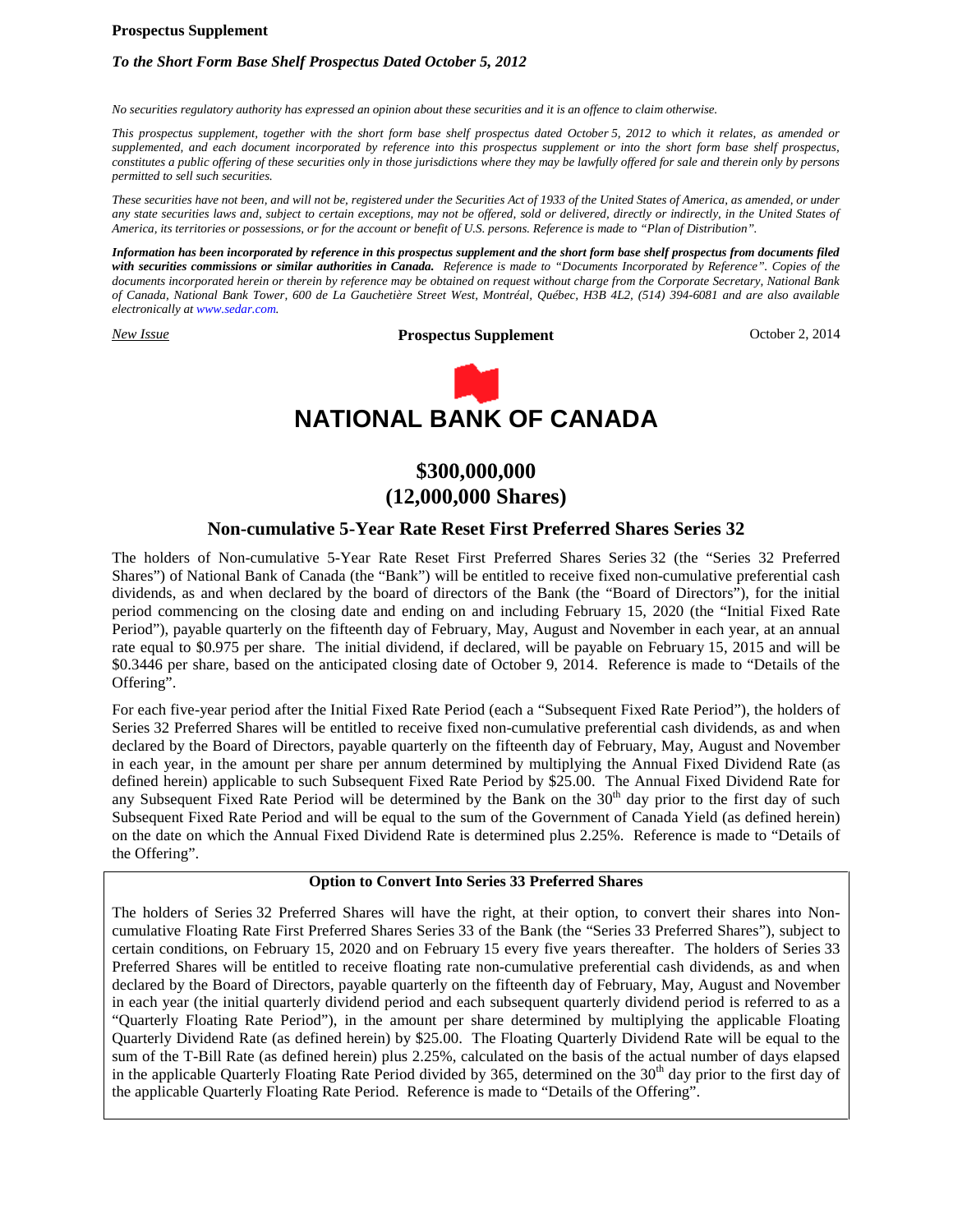Subject to the provisions of the *Bank Act* (Canada) (the "Bank Act") and to the prior consent of the Superintendent of Financial Institutions Canada (the "Superintendent") and to the provisions described below under "Details of the Offering – Provisions Common to the Series 32 Preferred Shares and the Series 33 Preferred Shares - Restrictions on Dividends and Retirement of Shares", on February 15, 2020 and on February 15, every five years thereafter, the Bank may redeem all or any part of the then outstanding Series 32 Preferred Shares, at the Bank's option without the consent of the holder, by the payment of an amount in cash for each such share so redeemed of \$25.00 together with all declared and unpaid dividends to the date fixed for redemption. Reference is made to "Details of the Offering".

The Series 32 Preferred Shares and the Series 33 Preferred Shares do not have a fixed maturity date and are not redeemable at the option of the holders of Series 32 Preferred Shares or Series 33 Preferred Shares. Reference is made to "Risk Factors".

Effective January 1, 2013 in accordance with capital adequacy requirements adopted by the Office of the Superintendent of Financial Institutions Canada ("OSFI"), non-common capital instruments issued after January 1, 2013, including subordinated debt securities or first preferred shares, must include terms providing for the full and permanent conversion of such securities into common shares upon the occurrence of certain trigger events relating to financial viability (the "Non-Viable Capital Contingency Provisions") in order to qualify as regulatory capital. The terms of the Series 32 Preferred Shares and the Series 33 Preferred Shares provide that such shares will automatically and immediately be converted, on a full and permanent basis, into a specified number of common shares of the Bank (the "Common Shares") upon the occurrence of a Trigger Event (as defined herein). Reference is made to "Details of the Offering".

The Bank has applied to list the Series 32 Preferred Shares, the Series 33 Preferred Shares and the Common Shares into which such shares may be converted upon the occurrence of a Trigger Event on the Toronto Stock Exchange (the "TSX"). Listing will be subject to the Bank fulfilling all of the requirements of the TSX.

# **Price: \$25.00 per share to yield initially 3.90% per annum**

National Bank Financial Inc., TD Securities Inc., BMO Nesbitt Burns Inc., CIBC World Markets Inc., RBC Dominion Securities Inc., Scotia Capital Inc., Canaccord Genuity Corp., Desjardins Securities Inc., GMP Securities L.P., Laurentian Bank Securities Inc., Dundee Securities Ltd., Industrial Alliance Securities Inc. and Manulife Securities Incorporated (collectively, the "Underwriters"), as principals, conditionally offer the Series 32 Preferred Shares, subject to prior sale, if, as and when issued by the Bank and accepted by the Underwriters in accordance with the conditions contained in the Underwriting Agreement referred to under ''Plan of Distribution'' and subject to the approval of certain legal matters on behalf of the Bank by McCarthy Tétrault LLP and on behalf of the Underwriters by Torys LLP.

**National Bank Financial Inc., one of the Underwriters, is a wholly-owned subsidiary of the Bank. Therefore, the Bank is a related and connected issuer of National Bank Financial Inc. under applicable securities legislation. Reference is made to "Plan of Distribution".**

|       | Price to the<br>Public | Underwriters'<br>$\text{Fee}^{(1)}$ | Net Proceeds<br>to the Bank $^{(2)}$ |
|-------|------------------------|-------------------------------------|--------------------------------------|
|       | \$25.00                | \$0.75                              | \$24.25                              |
| Total | \$300,000,000          | \$9,000,000                         | \$291,000,000                        |

(1) The underwriting fee is \$0.25 for each share sold to certain institutions and \$0.75 per share for all other shares sold. The amounts represent the underwriting fee assuming no shares are sold to such institutions.

(2) Before deduction of expenses of the issue estimated at \$400,000, which, together with the Underwriters' fee, are payable by the Bank.

\_\_\_\_\_\_\_\_\_\_\_\_\_\_\_\_\_\_\_\_\_\_\_

In connection with this offering, the Underwriters may over-allot or effect transactions which stabilize or maintain the market price of the Series 32 Preferred Shares in accordance with applicable market stabilization rules. Such transactions, if commenced, may be discontinued at any time.

# **The Underwriters may decrease the price at which the Series 32 Preferred Shares are distributed from the initial offering price of \$25.00.** Reference is made to "Plan of Distribution".

Subscriptions will be received by the Underwriters subject to rejection or allotment in whole or in part and the right is reserved to close the subscription books at any time without notice. It is expected that closing will take place on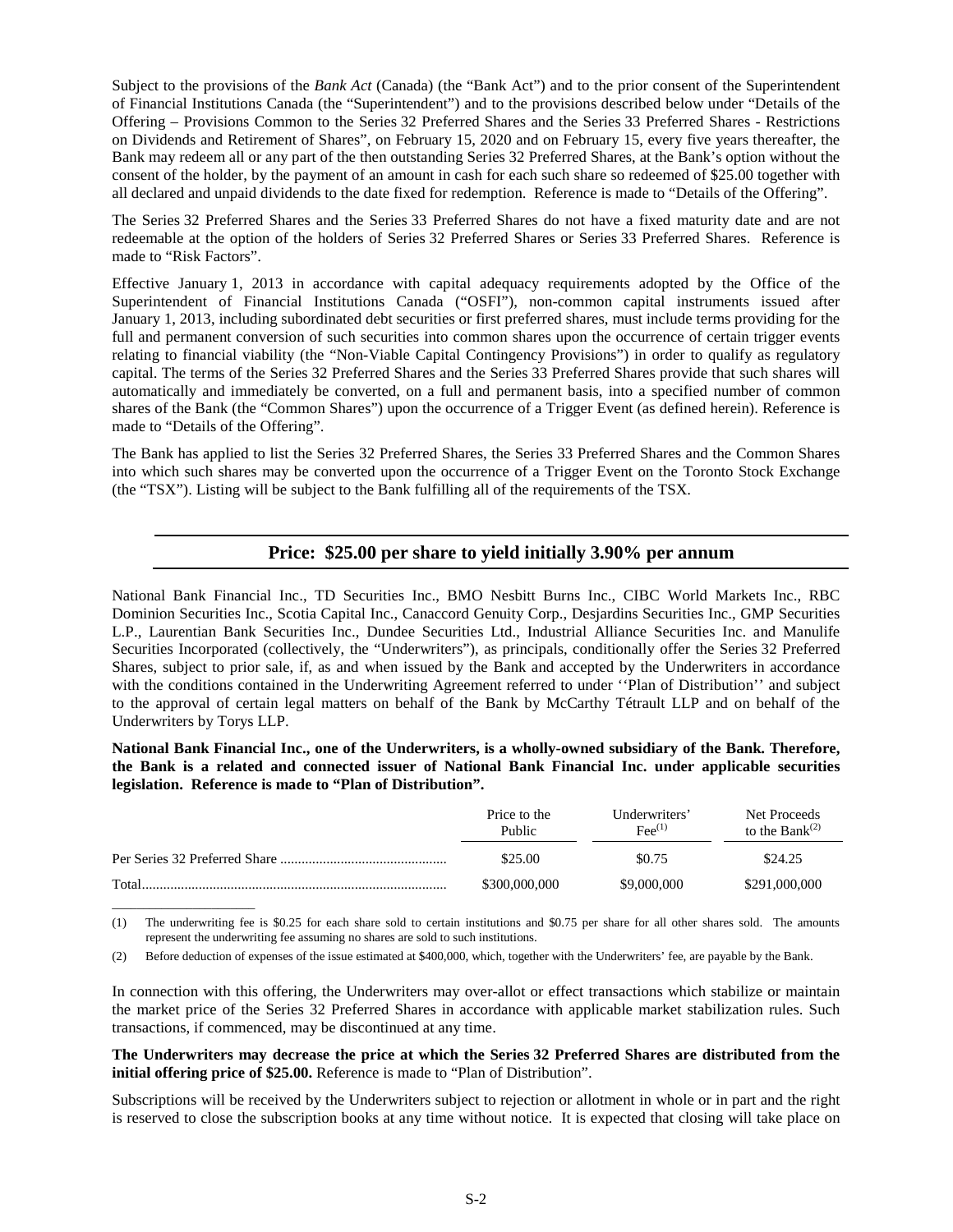October 9, 2014 or such later date as may be agreed upon by the Bank and the Underwriters, but in any event not later than November 7, 2014. A "book-entry only" certificate representing the Series 32 Preferred Shares distributed hereunder will be issued in registered form to CDS Clearing and Depository Services Inc. ("CDS"), or its nominee, and will be deposited with CDS or such other person as CDS may appoint as "Custodian" (as such term is defined in the underwriting agreement referred to under "Plan of Distribution") on closing of this offering. A purchaser of Series 32 Preferred Shares will receive only a customer confirmation from the registered dealer who is a CDS participant and from or through whom the Series 32 Preferred Shares are purchased. See "Book-Entry Only Securities" in the accompanying short form base shelf prospectus dated October 5, 2012 (the "Accompanying Prospectus").

The Bank's head and registered office is located at the National Bank Tower, 600 de La Gauchetière Street West, 4 th Floor, Montréal, Québec, H3B 4L2.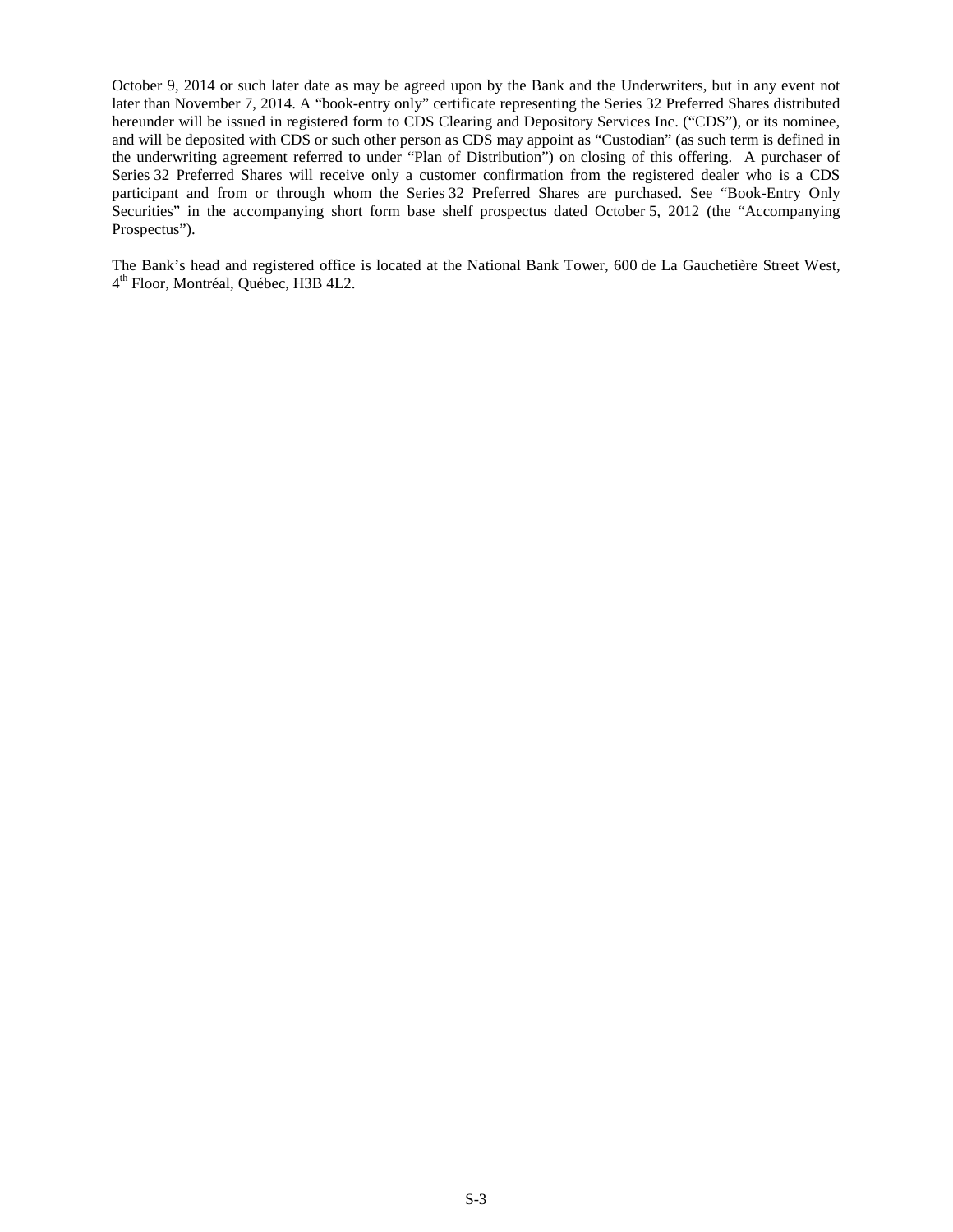#### **Table of Contents**

**Prospectus Supplement** Page

#### **About this Prospectus Supplement**

This document consists of two parts, the first part is this prospectus supplement (the "Prospectus Supplement"), which describes the specific terms of this offering. The second part, the Accompanying Prospectus, gives more general information, some of which may not apply to this offering. If information in this Prospectus Supplement is inconsistent with the Accompanying Prospectus, investors should rely on the information in this Prospectus Supplement. This Prospectus Supplement, the Accompanying Prospectus and the documents incorporated by reference into each of them include important information about the Bank, the First Preferred Shares of the Bank being offered and other information investors should know before investing in the Series 32 Preferred Shares and Series 33 Preferred Shares.

#### **Caution Regarding Forward-Looking Statements**

From time to time, the Bank makes written and oral forward-looking statements, such as those contained in the sections "Major Economic Trends" and the "Outlook for National Bank" in the management's discussion and analysis included in the Bank's Annual Report for the year ended October 31, 2013 (the "2013 Annual Report"), in other filings with Canadian securities regulators, and in other communications, for the purpose of describing the economic environment in which the Bank will operate during fiscal 2014 and the objectives it has set for itself for that period. These forward-looking statements are made in accordance with current securities legislation. They include, among others, statements with respect to the economy—particularly the Canadian and U.S. economies market changes, observations regarding the Bank's objectives and its strategies for achieving them, Bank projected financial returns and certain risks faced by the Bank. These forward-looking statements are typically identified by future or conditional verbs or words such as "outlook", "believe", "anticipate", "estimate", "project", "expect", "intend", "plan", and similar terms and expressions.

By their very nature, such forward-looking statements require assumptions to be made and involve inherent risks and uncertainties, both general and specific. Assumptions about the performance of the Canadian and U.S. economies in 2014 and how that will affect the Bank's business are among the main factors considered in setting the Bank's strategic priorities and objectives and in determining its financial targets, including provisions for credit losses. In determining its expectations for economic growth, both broadly and in the financial services sector in particular, the Bank primarily considers historical economic data provided by the Canadian and U.S. governments and their agencies.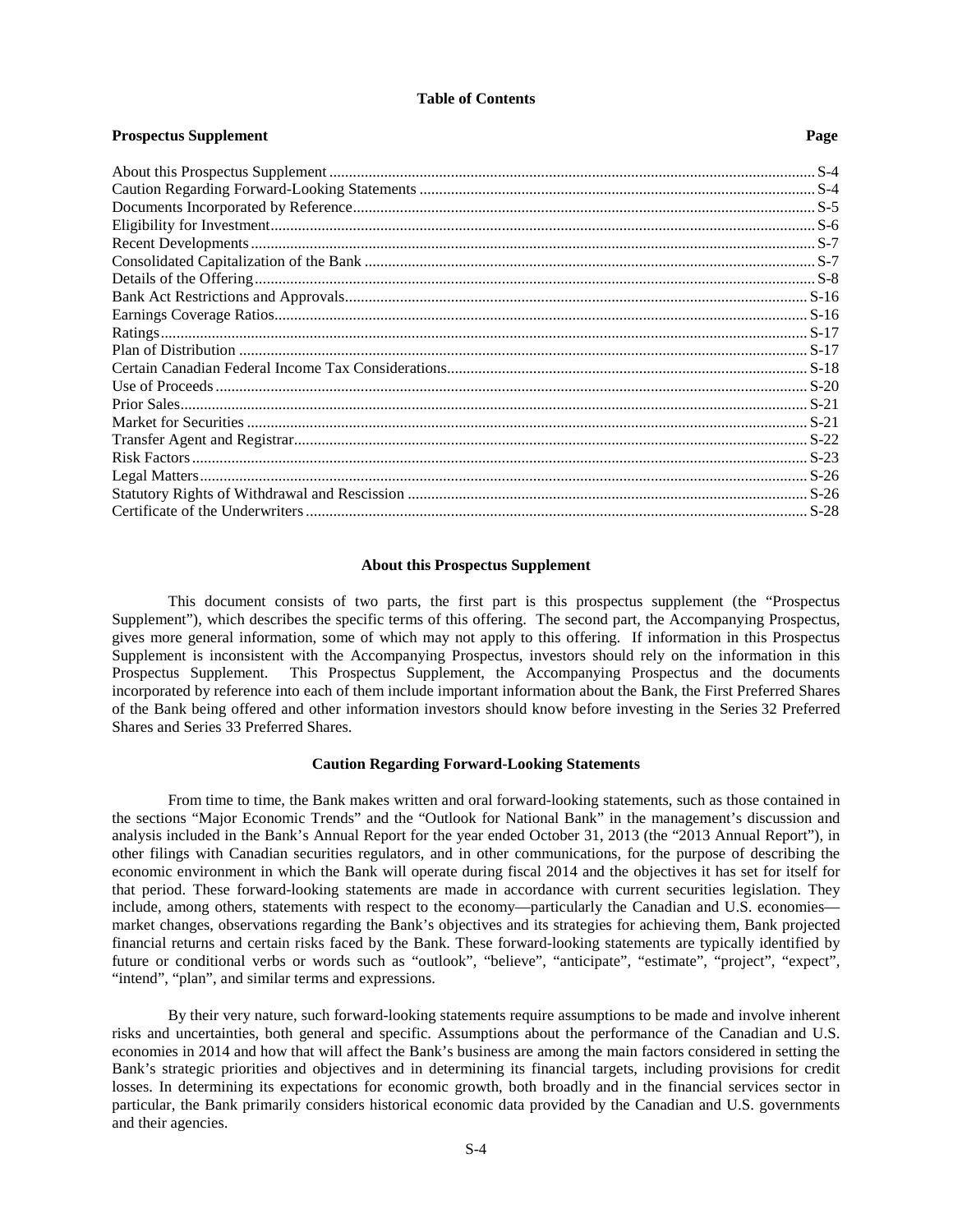There is a strong possibility that express or implied projections contained in these forward-looking statements will not materialize or will not be accurate. The Bank recommends that readers not place undue reliance on these statements, as a number of factors, many of which are beyond the Bank's control, could cause actual future results, conditions, actions or events to differ significantly from the targets, expectations, estimates or intentions expressed in the forward-looking statements. These factors include strategic, credit, market, liquidity, operational, regulatory, reputation, and environmental risks; and in particular the general economic environment and financial market conditions in Canada, the United States and certain other countries in which the Bank conducts business, including regulatory changes affecting the Bank's business, capital and liquidity; the situation with respect to the restructured notes of the master asset vehicle (MAV) conduits, in particular the realizable value of underlying assets; changes in the accounting policies the Bank uses to report its financial condition, including uncertainties associated with assumptions and critical accounting estimates; tax laws in the countries in which the Bank operates, primarily Canada and the United States (including, the new reporting regime set out in Sections 1471 to 1474 of the U.S. Internal Revenue Code of 1986 (FATCA)); and changes to capital adequacy and liquidity guidelines and to the manner in which they are to be presented and interpreted. See "Risk Factors".

The foregoing list of risk factors is not exhaustive. Additional information about these factors can be found under sections "Risk Management" and "Other Risk Factors" in the management's discussion and analysis included in the Bank's 2013 Annual Report. Investors and others who rely on the Bank's forward-looking statements should carefully consider the above factors as well as the uncertainties they represent and the risk they entail. The Bank also cautions investors and other readers not to place undue reliance on these forward-looking statements. Except as required by law, the Bank does not undertake to update any forward-looking statements, whether written or oral, that may be made from time to time, by it or on its behalf.

# **Documents Incorporated by Reference**

This Prospectus Supplement is deemed to be incorporated by reference into the Accompanying Prospectus of the Bank solely for the purpose of the Series 32 Preferred Shares offered hereunder. Other documents are also incorporated or deemed to be incorporated by reference into the Accompanying Prospectus and reference should be made to the Accompanying Prospectus for full particulars.

The following documents have been filed with the securities regulatory authorities in each province of Canada and are specifically incorporated by reference into, and form an integral part of, this Prospectus Supplement:

- (a) the Bank's Annual Information Form dated December 3, 2013;
- (b) the unaudited interim condensed consolidated financial statements for the three and nine-month period ended July 31, 2014, which include comparative unaudited interim condensed consolidated financial statements for the three and nine-month period ended July 31, 2013, together with the management's discussion and analysis as contained in the Bank's report to shareholders for the third quarter 2014;
- (c) the audited annual consolidated financial statements for the year ended October 31, 2013, which include comparative audited annual consolidated financial statements for the year ended October 31, 2012, together with the management's discussion and analysis as contained in the Bank's 2013 Annual Report;
- (d) the Independent Auditor's Report issued to the shareholders of the Bank on the audited annual consolidated financial statements as at October 31, 2013 and 2012 and for the years then ended;
- (e) the Bank's management proxy circular dated February 21, 2014 in connection with the Bank's annual meeting of shareholders held on April 10, 2014;
- (f) the material change report dated December 4, 2013 pursuant to which the Bank announced that the Board of Directors approved the 2-for-1 Common Share split in the form of a share dividend announced by the Bank on December 4, 2013, payable on February 13, 2014 to shareholders of record as of February 6, 2014; and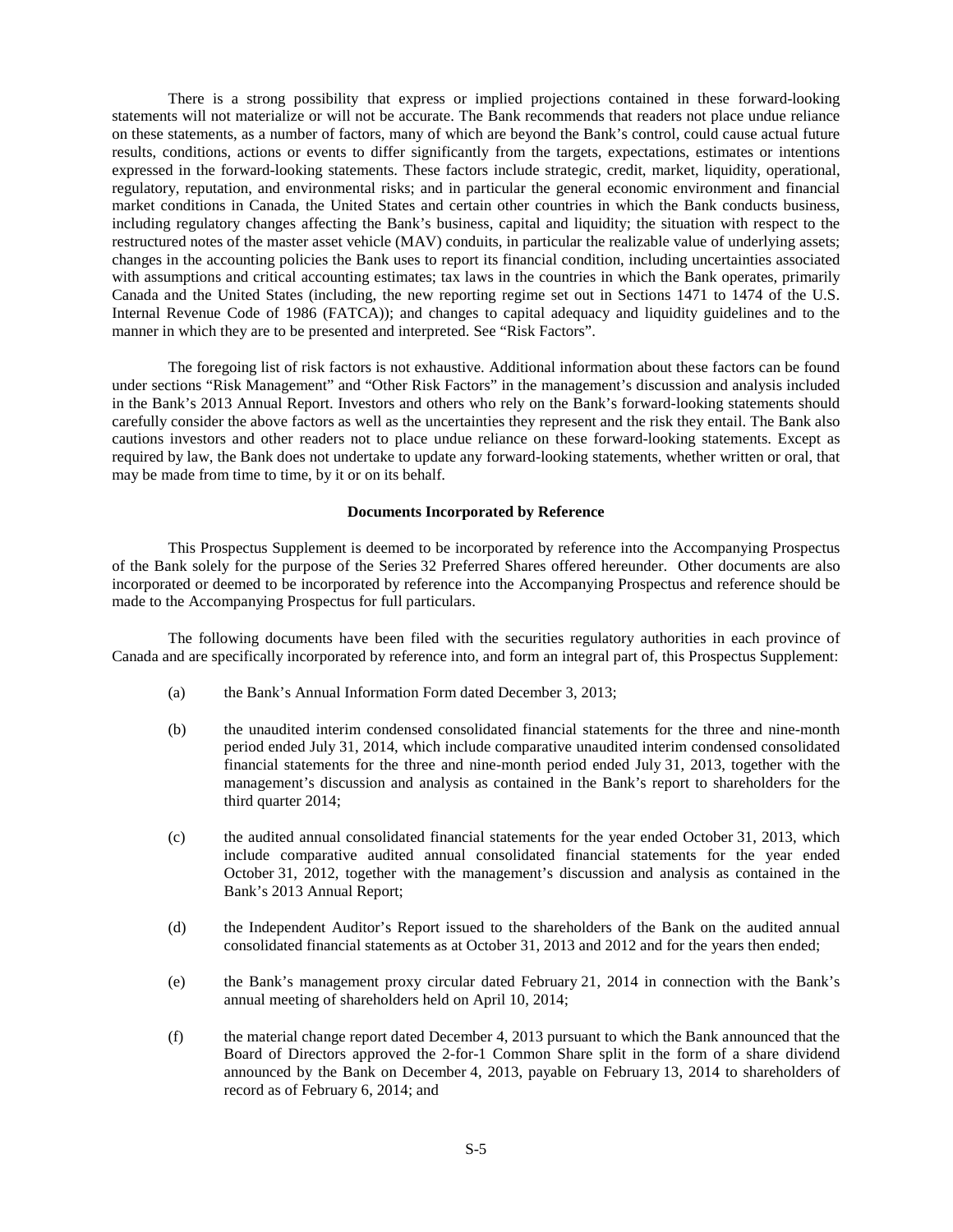(g) the template version (as defined in National Instrument 41-101 – General Prospectus Requirements ("NI 41-101")) of the term sheet dated September 30, 2014 (the "Initial Term Sheet") and the revised term sheet dated September 30, 2014 (the "Term Sheet") regarding the offering of the Series 32 Preferred Shares.

Any documents of the type described in Section 11.1 of Form 44-101F1 – *Short Form Prospectus* filed by the Bank and any template version of marketing materials (as defined in NI 41-101) filed by the Bank with the securities commissions or similar authorities in Canada after the date of this Prospectus Supplement and prior to the termination of the offering contemplated hereby shall be deemed to be incorporated by reference in this Prospectus Supplement.

The Initial Term Sheet and the Term Sheet are not part of this Prospectus Supplement to the extent that the contents thereof have been modified or superseded by a statement contained in this Prospectus Supplement.

The Initial Term Sheet reflected an offering amount of \$200,000,000 (8,000,000 Series 32 Preferred Shares) and an Underwriters' option exercisable at the issue price, in whole or in part, up to two business days prior to closing, to purchase up to 2,000,000 additional Series 32 Preferred Shares. The terms of this Offering have been confirmed, including to reflect an offering amount of \$300,000,000 (12,000,000 Series 32 Preferred Shares) and removal of the Underwriters' option. Pursuant to subsection 9A.3(7) of National Instrument 44-102 – *Shelf Distributions*, the Bank prepared the Term Sheet reflecting the modifications discussed above, and a blackline has been prepared to show the modified statements. A copy of the Term Sheet and associated blackline can be found under the Bank's profile on www.sedar.com.

**Any statement contained in a document incorporated or deemed to be incorporated by reference in this Prospectus Supplement or the Accompanying Prospectus or contemplated in this Prospectus Supplement or the Accompanying Prospectus will be deemed to be modified or superseded for the purposes of this Prospectus Supplement to the extent that a statement contained herein or in any other subsequently filed document which also is or is deemed to be incorporated by reference herein modifies or supersedes such statement. The modifying or superseding statement need not state that it has modified or superseded a prior statement or include any other information set forth in the document that it modifies or supersedes. The making of a modifying or superseding statement will not to be deemed an admission for any purpose that the modified or superseded statement, when made, constituted a misrepresentation, an untrue statement of a material fact or an omission to state a material fact that is required to be stated or that is necessary to make a statement not misleading in light of the circumstances in which it was made. Any statement so modified or superseded will not be deemed, except as so modified or superseded, to constitute a part of this Prospectus Supplement.**

### **Eligibility for Investment**

In the opinion of McCarthy Tétrault LLP, counsel to the Bank, and Torys LLP, counsel to the Underwriters, based on the current provisions of the *Income Tax Act* (Canada) (the "Tax Act") and the regulations thereunder, the Series 32 Preferred Shares, if issued on the date of this Prospectus Supplement, would be, on such date, qualified investments under the Tax Act and the regulations thereunder for a trust governed by a registered retirement savings plan ("RRSP"), a registered retirement income fund ("RRIF"), a registered education savings plan, a deferred profit sharing plan, a registered disability savings plan or a tax-free savings account ("TFSA").

Notwithstanding that the Series 32 Preferred Shares may be qualified investments for a trust governed by an RRSP, RRIF or TFSA, the annuitant under an RRSP or RRIF or the holder of a TFSA will be subject to a penalty tax with respect to the Series 32 Preferred Shares if the Series 32 Preferred Shares are a "prohibited investment" for the RRSP, RRIF or TFSA, as the case may be. The Series 32 Preferred Shares will generally not be a "prohibited investment" provided the annuitant or the holder, as the case may be: (i) deals at arm's length with the Bank for purposes of the Tax Act; and (ii) does not have a "significant interest" (as defined in the Tax Act) in the Bank. In addition, the Series 32 Preferred Shares will generally not be a "prohibited investment" if they are "excluded property" (as defined in subsection 207.01(1) of the Tax Act) for an RRSP, RRIF or TFSA. Prospective purchasers who intend to hold the Series 32 Preferred Shares in an RRSP, RRIF or TFSA should consult their own tax advisors in this regard.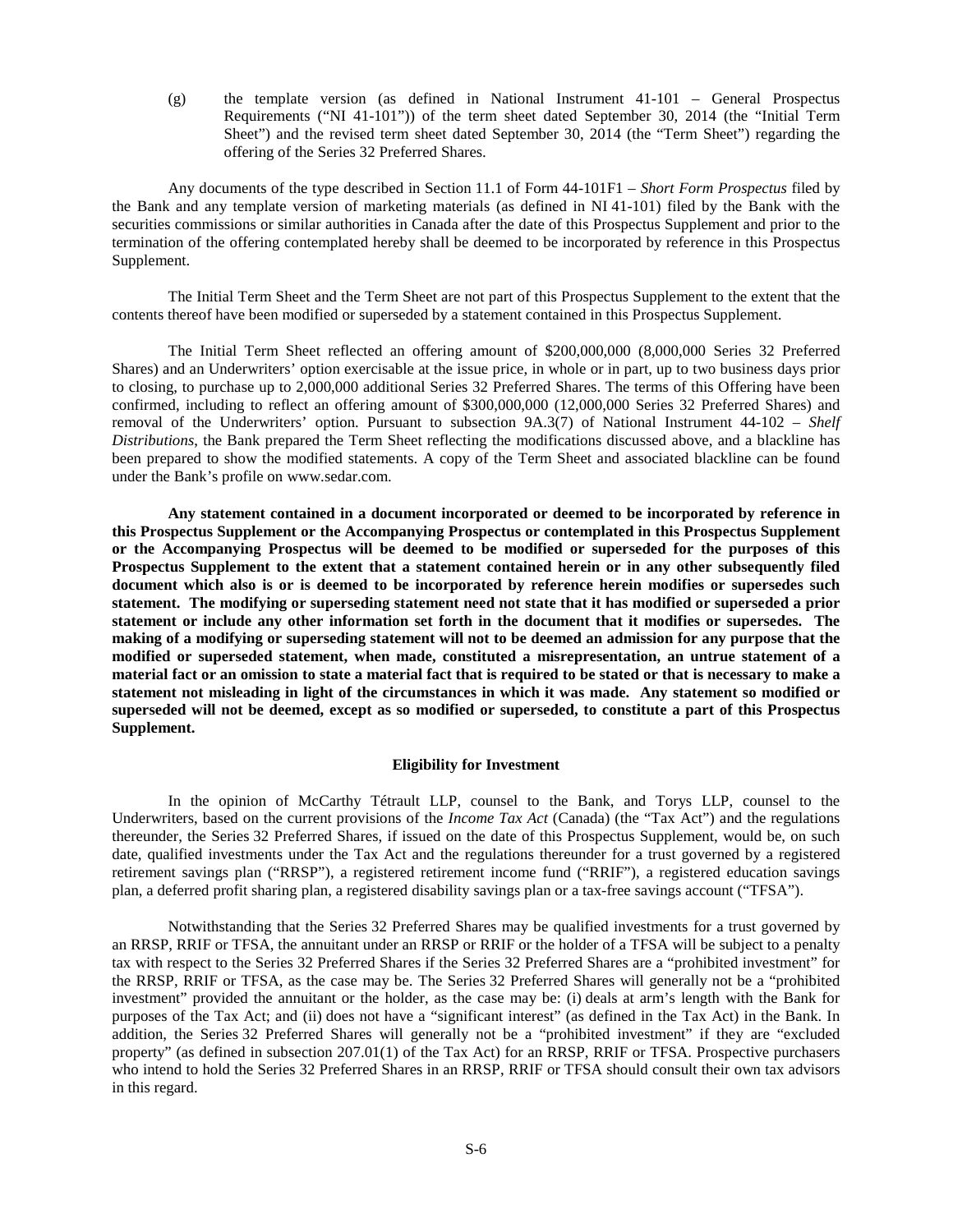#### **Recent Developments**

On August 1, 2014, the Canadian Department of Finance issued for comment the "Taxpayer Protection and Bank Recapitalization Regime: Consultation Paper" which outlines a proposed bail-in regime applicable to Canada's domestic systemically important banks ("D-SIBs"), which include the Bank, in line with key international standards such as the Financial Stability Board's "Key Attributes of Effective Resolution Regimes for Financial Institutions". This consultation paper follows a previous announcement made in Canada's federal budget released on March 21, 2013. Under the proposed regime, the Government of Canada would be granted two significant conversion powers with respect to D-SIBs' outstanding capital and debt: (i) first, the Government of Canada would be granted the power to permanently convert "eligible liabilities" of the D-SIB ("eligible liabilities" consisting solely of long term senior debt, which is senior unsecured debt that is tradable and transferable with an original term of over 400 days) into common equity, and (ii) the Government of Canada would be granted the power to permanently cancel existing shares of the D-SIB. See "Risk Factors" below for additional discussion on the proposed regime and any potential impact on holders of Series 32 Preferred Shares or of Series 33 Preferred Shares.

On June 11, 2014, Moody's Investors Service, Inc. ("Moody's"), a subsidiary of Moody's Corporation, lowered its outlook on Canada's seven largest banks, including the Bank, from "stable" to "negative" on the basis that the Government of Canada is becoming less willing to bail out banks in the event of a financial crisis, citing the Government of Canada's plans to implement a "bail-in" regime, as discussed above and further discussed under "Risk Factors". On August 8, 2014, Standard & Poor's Financial Services LLC ("S&P"), a division of The McGraw-Hill Companies (Canada) Corporation, announced that it had revised the outlook from "stable" to "negative" for six Canadian banks, including the Bank, based on concerns about the Government of Canada's stance on possible bailouts in the future. The change in outlook by S&P follows the announcement by the Government of Canada of the proposed bail-in regime discussed above and further discussed under "Risk Factors". Additionally, on September 29, 2014, S&P lowered the ratings on a number of the Tier 1 preferred shares issued by Canadian banks, which include all of the First Preferred Shares of the Bank (which, in turn, include the Series 32 Preferred Shares) on the basis that the Basel III framework, including the capital conservation buffer mechanism and the requirement for Non-Viable Capital Contingency Provisions, increase the risk that such Tier 1 preferred shares will absorb losses to a greater extent through the non-payment of dividends or their conversion to common equity.

#### **Consolidated Capitalization of the Bank**

The following table sets forth the consolidated capitalization of the Bank as at July 31, 2014, before and after giving effect to the sale by the Bank of the Series 32 Preferred Shares and to the redemption by the Bank of its 8,000,000 outstanding First Preferred Shares Series 16, as further discussed in the table. This table should be read in conjunction with the Bank's unaudited interim condensed consolidated financial statements and the Bank's management's discussion and analysis for the nine-month period ended July 31, 2014:

| As at July 31, 2014 <sup>(1)(2)</sup> |
|---------------------------------------|
| $$$ millions)                         |
| 1.885                                 |
| 975                                   |
|                                       |
| 923                                   |
| 2.237                                 |
| 75                                    |
| 5.660                                 |
| 300                                   |
| 9.195                                 |
| 12.055                                |

Notes:

 $\overline{\phantom{a}}$  , where  $\overline{\phantom{a}}$  , where  $\overline{\phantom{a}}$ 

<sup>(1)</sup> On September 26, 2014, the Bank announced its intention to redeem all of the 8,000,000 issued and outstanding non-cumulative fixed rate first preferred shares, Series 16 (the "First Preferred Shares Series 16") on November 15, 2014 at a redemption price equal to \$25.00 per share (for an aggregate price of \$200,000,000) together with all declared and unpaid dividends on such shares.

<sup>(2)</sup> Giving effect to the receipt of anticipated gross proceeds from the sale of the Series 32 Preferred Shares and taking into account the announced redemption of the First Preferred Shares Series 16 discussed in footnote (1) above, Preferred Shares would have amounted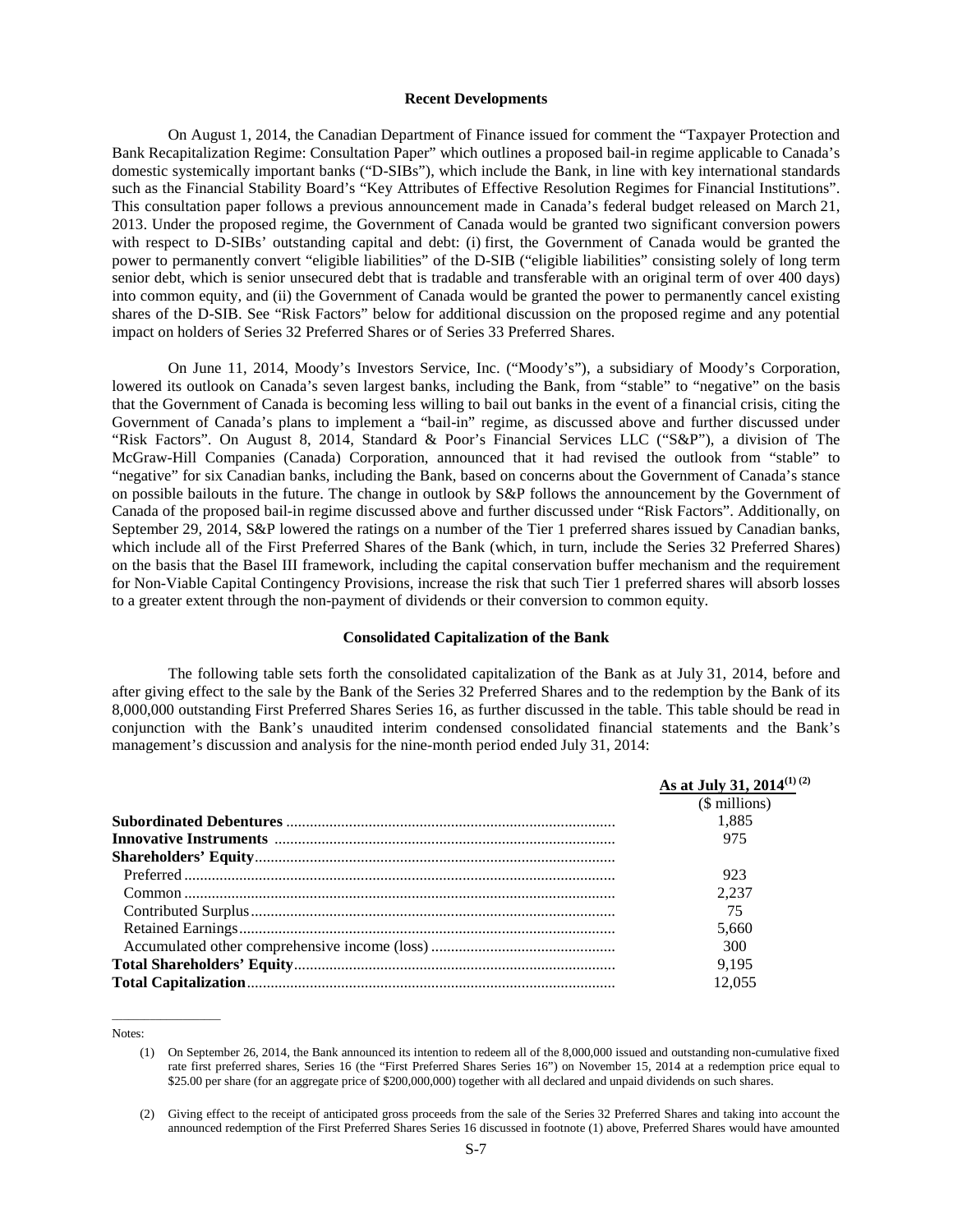to \$1,023 million, Total Shareholders' Equity would have amounted to \$9,295 million and Total Capitalization would have amounted to \$12,155 million.

#### **Details of the Offering**

#### **Description of First Preferred Shares as a Class**

The First Preferred Shares of each series rank *pari passu* with the First Preferred Shares of every other series and outstanding First Preferred Shares (including any First Preferred Shares issued hereunder if a trigger event has not occurred as contemplated under the specific Non-Viable Capital Contingency Provisions applicable to such First Preferred Shares) are entitled to preference over the second preferred shares and Common Shares of the Bank and over any other shares ranking junior to the First Preferred Shares with respect to the payment of dividends and in the distribution of property in the event of the Bank's liquidation, dissolution or winding-up.

The Series 32 Preferred Shares and the Series 33 Preferred Shares will each be issued as a series of First Preferred Shares of the Bank. Reference is made to the description of the First Preferred Shares of the Bank as a class under the heading "Description of First Preferred Shares" in the Accompanying Prospectus.

The authorized First Preferred Share capital of the Bank consists of an unlimited number of First Preferred Shares without nominal or par value, issuable for a maximum aggregate consideration of \$5 billion or the equivalent thereof in foreign currencies.

# **Certain Provisions of the Series 32 Preferred Shares as a Series**

# *Definition of Terms*

The following definitions are relevant to the Series 32 Preferred Shares.

"**Annual Fixed Dividend Rate**" means, for any Subsequent Fixed Rate Period, the rate (expressed as a percentage rate rounded down to the nearest one hundred-thousandth of one percent (with 0.000005% being rounded up)) equal to the sum of the Government of Canada Yield on the applicable Fixed Rate Calculation Date plus 2.25%.

"**Bloomberg Screen GCAN5YR Page**" means the display designated as page "GCAN5YR<INDEX>" on the Bloomberg Financial L.P. service (or such other page as may replace the GCAN5YR page on that service) for purposes of displaying Government of Canada Bond yields.

"Fixed Rate Calculation Date" means, for any Subsequent Fixed Rate Period, the 30<sup>th</sup> day prior to the first day of such Subsequent Fixed Rate Period.

"**Government of Canada Yield**" on any date means the yield to maturity on such date (assuming semiannual compounding) of a Canadian dollar denominated non-callable Government of Canada bond with a term to maturity of five years as quoted as of 10:00 a.m. (Montréal time) on such date and which appears on the Bloomberg Screen GCAN5YR Page on such date; provided that, if such rate does not appear on the Bloomberg Screen GCAN5YR Page on such date, the Government of Canada Yield will mean the average of the yields determined by two registered Canadian investment dealers, other than National Bank Financial Inc., selected by the Bank, as being the yield to maturity on such date (assuming semi-annual compounding) which a Canadian dollar denominated non-callable Government of Canada bond would carry if issued in Canadian dollars at 100% of its principal amount on such date with a term to maturity of five years.

"**Initial Fixed Rate Period**" means the period commencing on the closing date and ending on and including February 15, 2020.

"**Subsequent Fixed Rate Period**" means for the initial Subsequent Fixed Rate Period, the period commencing February 16, 2020 and ending on and including February 15, 2025, and for each succeeding Subsequent Fixed Rate Period, the period commencing on the day immediately following the end of the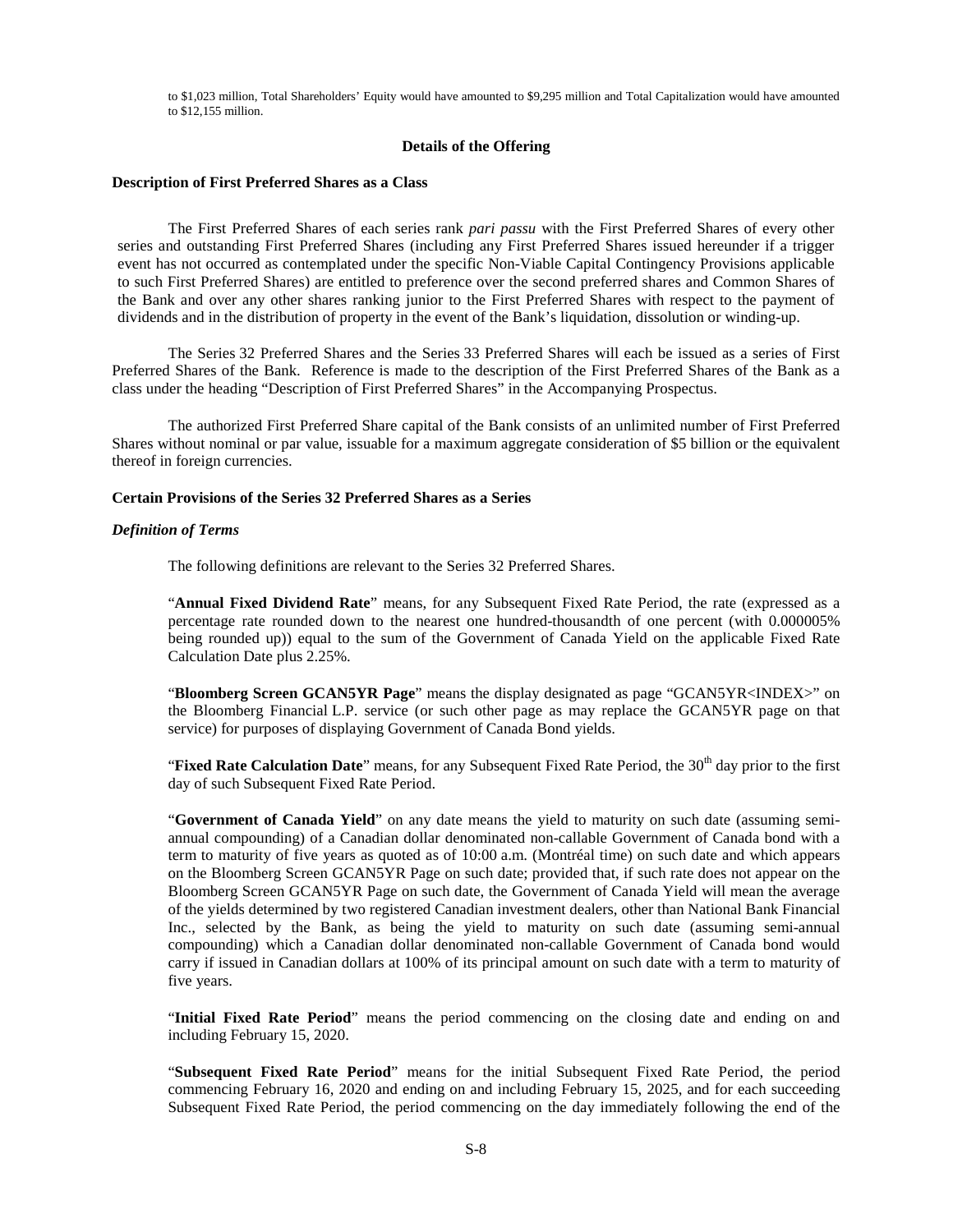immediately preceding Subsequent Fixed Rate Period and ending on and including February 15 in the fifth year thereafter.

# *Issue Price*

The Series 32 Preferred Shares will have an issue price of \$25.00 per share.

#### *Dividends*

During the Initial Fixed Rate Period, the holders of the Series 32 Preferred Shares will be entitled to receive fixed quarterly non-cumulative preferential cash dividends, as and when declared by the Board of Directors, subject to the provisions of the Bank Act, on the fifteenth day of each of February, May, August and November of each year, at an annual rate equal to \$0.975 per share. The initial dividend, if declared, will be payable on February 15, 2015 and will be \$0.3446 per share, based on the anticipated closing date of October 9, 2014.

During each Subsequent Fixed Rate Period after the Initial Fixed Rate Period, the holders of Series 32 Preferred Shares will be entitled to receive fixed non-cumulative preferential cash dividends, as and when declared by the Board of Directors, subject to the provisions of the Bank Act, payable quarterly on the fifteenth day of each of February, May, August and November of each year, in the amount per share per annum determined by multiplying the Annual Fixed Dividend Rate applicable to such Subsequent Fixed Rate Period by \$25.00.

The Annual Fixed Dividend Rate applicable to a Subsequent Fixed Rate Period will be determined by the Bank on the Fixed Rate Calculation Date. Such determination will, in the absence of manifest error, be final and binding upon the Bank and upon all holders of Series 32 Preferred Shares. The Bank will, on the Fixed Rate Calculation Date, give written notice of the Annual Fixed Dividend Rate for the ensuing Subsequent Fixed Rate Period to the registered holders of the then outstanding Series 32 Preferred Shares.

If the Board of Directors does not declare a dividend, or any part thereof, on the Series 32 Preferred Shares on or before the dividend payment date for a particular quarter, then the entitlement of the holders of the Series 32 Preferred Shares to receive such dividend, or to any part thereof, for such quarter will be forever extinguished.

Reference is also made to "Provisions Common to the Series 32 Preferred Shares and the Series 33 Preferred Shares - Restrictions on Dividends and Retirement of Shares" below and "Bank Act Restrictions and Restrictions on Payment of Dividends" of the Accompanying Prospectus.

#### *Redemption*

The Series 32 Preferred Shares will not be redeemable prior to February 15, 2020. Subject to the provisions of the Bank Act and to the prior consent of the Superintendent and to the provisions described below under the heading "Provisions Common to the Series 32 Preferred Shares and the Series 33 Preferred Shares - Restrictions on Dividends and Retirement of Shares", on February 15, 2020 and on February 15 every five years thereafter, the Bank may redeem all or any part of the then outstanding Series 32 Preferred Shares, at the Bank's option without the consent of the holder, by the payment of an amount in cash for each such share so redeemed of \$25.00 together with all declared and unpaid dividends to the date fixed for redemption.

Notice of any redemption will be given by the Bank at least 30 days and not more than 60 days prior to the date fixed for redemption. If less than all the outstanding Series 32 Preferred Shares are at any time to be redeemed, the shares to be redeemed will be redeemed *pro rata*, disregarding fractions. Reference is also made to the provisions described in the Accompanying Prospectus under the heading "Bank Act Restrictions and Restrictions on Payment of Dividends".

The Series 32 Preferred Shares do not have a fixed maturity and are not redeemable at the option of the holders. Reference is made to "Risk Factors".

#### *Conversion of Series 32 Preferred Shares into Series 33 Preferred Shares*

Holders of Series 32 Preferred Shares will have the right, at their option, on February 15, 2020 and on February 15 every five years thereafter (a "Series 32 Conversion Date"), to convert, subject to the restrictions on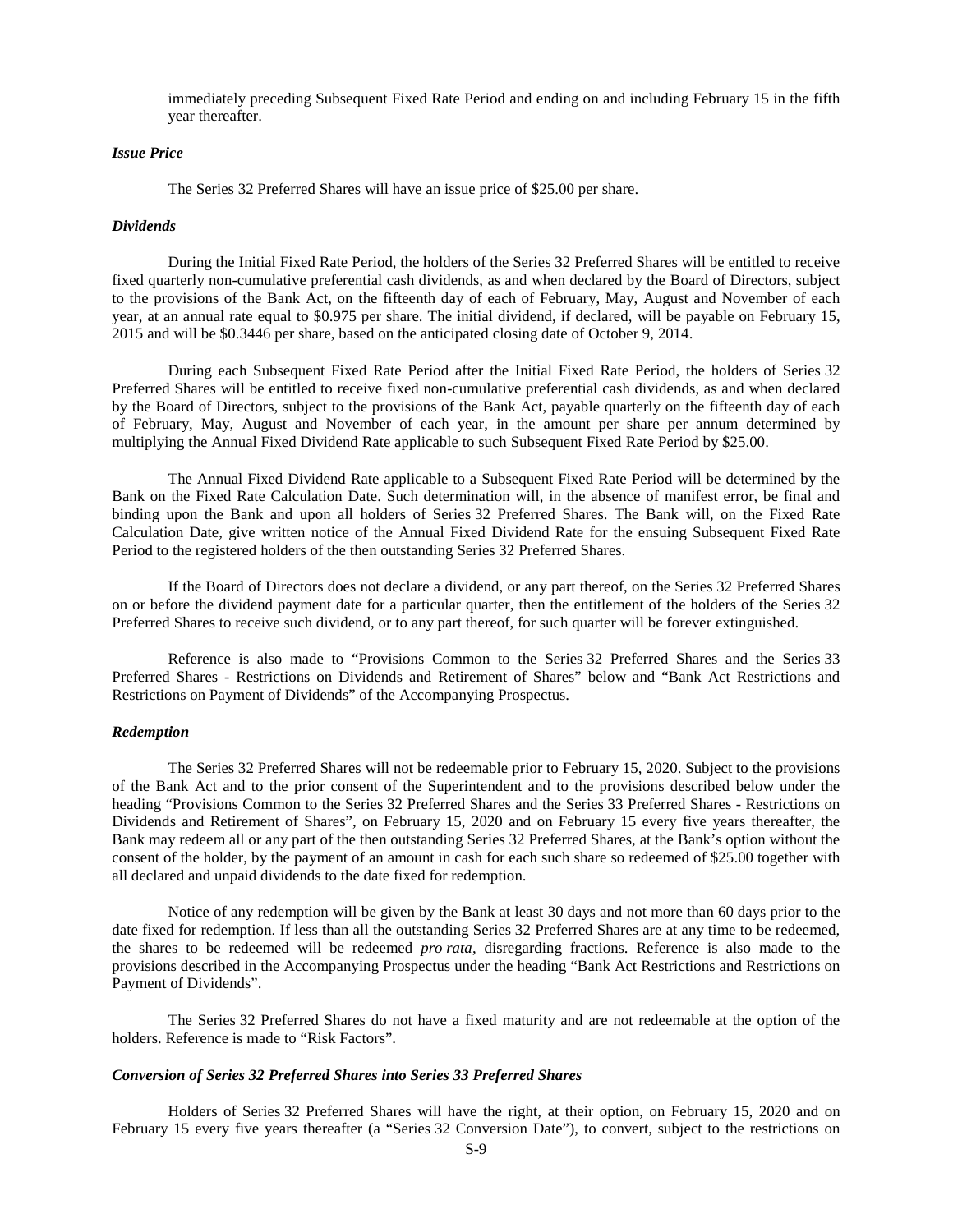conversion described below and the payment or delivery to the Bank of evidence of payment of the tax (if any) payable, all or any of their Series 32 Preferred Shares registered in their name into Series 33 Preferred Shares on the basis of one Series 33 Preferred Share for each Series 32 Preferred Share. The conversion of Series 32 Preferred Shares may be effected upon written notice given not earlier than the  $30<sup>th</sup>$  day prior to, but not later than 5:00 p.m. (Montréal time) on the 15<sup>th</sup> day preceding, a Series 32 Conversion Date. Once received by the Bank, such written notice is irrevocable.

The Bank will, at least 30 days and not more than 60 days prior to the applicable Series 32 Conversion Date, give notice in writing to the then registered holders of the Series 32 Preferred Shares of the above-mentioned conversion right. On the  $30<sup>th</sup>$  day prior to each Series 32 Conversion Date, the Bank will give notice in writing to the then registered holders of the Series 32 Preferred Shares of the Annual Fixed Dividend Rate for the next succeeding Subsequent Fixed Rate Period and the Floating Quarterly Dividend Rate (as defined herein) applicable to the Series 33 Preferred Shares for the next Quarterly Floating Rate Period (as defined herein).

Holders of Series 32 Preferred Shares will not be entitled to convert their shares into Series 33 Preferred Shares if the Bank determines that there would remain outstanding on a Series 32 Conversion Date less than 1,000,000 Series 33 Preferred Shares, after having taken into account all Series 32 Preferred Shares tendered for conversion into Series 33 Preferred Shares and all Series 33 Preferred Shares tendered for conversion into Series 32 Preferred Shares. The Bank will give notice in writing thereof to all registered holders of Series 32 Preferred Shares at least seven days prior to the applicable Series 32 Conversion Date. Furthermore, if the Bank determines that there would remain outstanding on a Series 32 Conversion Date less than 1,000,000 Series 32 Preferred Shares, after having taken into account all Series 32 Preferred Shares tendered for conversion into Series 33 Preferred Shares and all Series 33 Preferred Shares tendered for conversion into Series 32 Preferred Shares, then, all of the remaining outstanding Series 32 Preferred Shares will automatically be converted into Series 33 Preferred Shares on the basis of one Series 33 Preferred Share for each Series 32 Preferred Share on the applicable Series 32 Conversion Date, without the consent of the holders, and the Bank will give notice in writing thereof to the then registered holders of such remaining Series 32 Preferred Shares at least seven days prior to the Series 32 Conversion Date.

Upon exercise by the holder of this right to convert Series 32 Preferred Shares into Series 33 Preferred Shares, the Bank reserves the right not to issue Series 33 Preferred Shares to any person in certain situations. Reference is made to "Details of the Offering - Right Not to Deliver Shares upon Conversion".

If the Bank gives notice to the registered holders of the Series 32 Preferred Shares of the redemption of all the Series 32 Preferred Shares, the Bank will not be required to give notice as provided hereunder to the registered holders of the Series 32 Preferred Shares of any dividend rate or of the conversion right of holders of Series 32 Preferred Shares and the right of any holder of Series 32 Preferred Shares to convert such Series 32 Preferred Shares will cease and terminate in that event.

# **Certain Provisions of the Series 33 Preferred Shares as a Series**

#### *Definition of Terms*

The following definitions are relevant to the Series 33 Preferred Shares.

"**Floating Quarterly Dividend Rate**" means, for any Quarterly Floating Rate Period, the rate (expressed as a percentage rate rounded down to the nearest one hundred-thousandth of one percent (with 0.000005% being rounded up)) equal to the sum of the T-Bill Rate on the applicable Floating Rate Calculation Date plus 2.25%, calculated on the basis of the actual number of days elapsed in such Quarterly Floating Rate Period divided by 365.

"**Floating Rate Calculation Date**" means, for any Quarterly Floating Rate Period, the 30<sup>th</sup> day prior to the first day of such Quarterly Floating Rate Period.

"**Quarterly Commencement Date**" means the 16<sup>th</sup> day of each of February, May, August and November in each year.

"**Quarterly Floating Rate Period**" means, for the initial Quarterly Floating Rate Period, the period commencing on February 16, 2020 and ending on and including May 15, 2020, and thereafter the period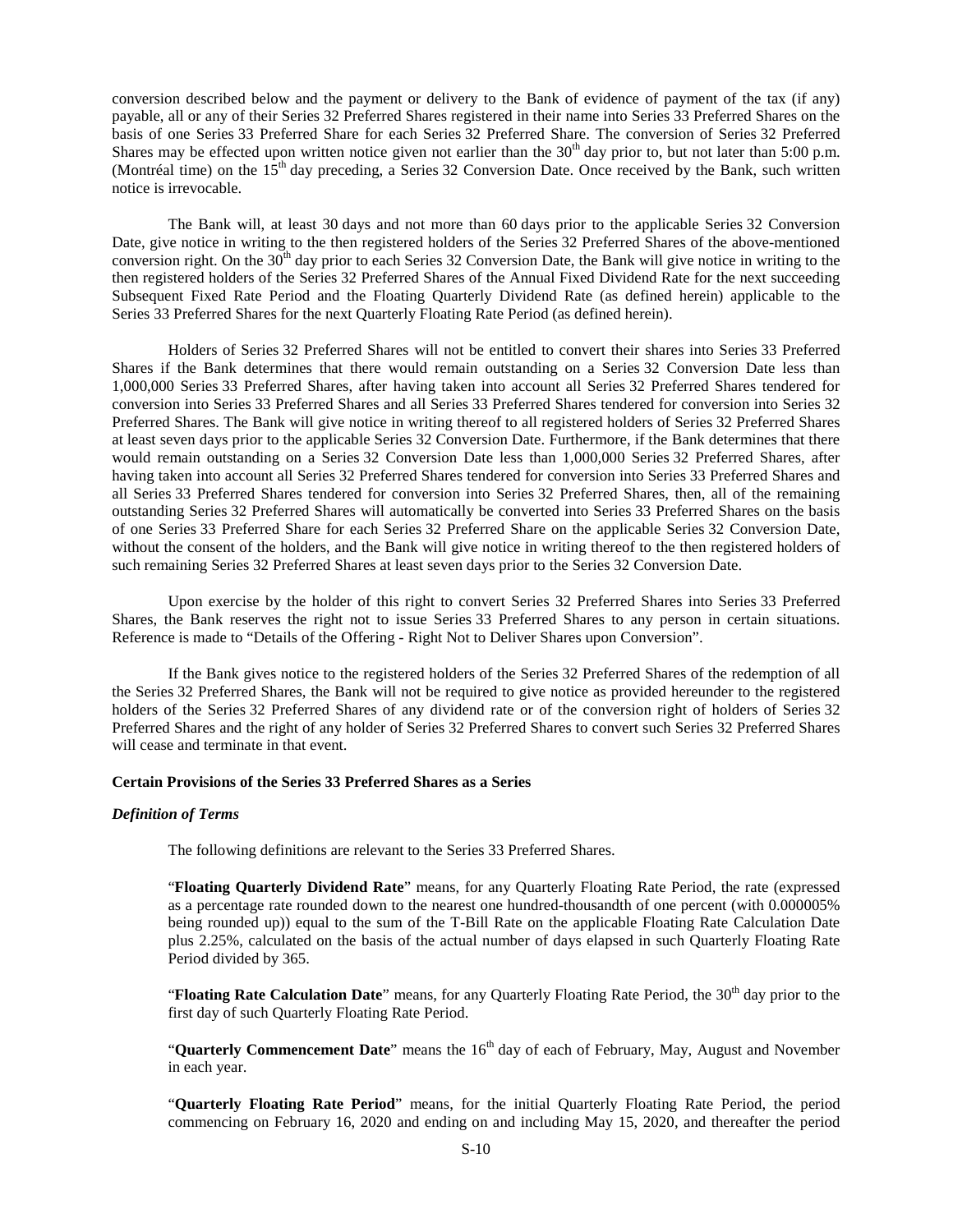from and including the day immediately following the end of the immediately preceding Quarterly Floating Rate Period to but excluding the next succeeding Quarterly Commencement Date.

"**T-Bill Rate**" means, for any Quarterly Floating Rate Period, the average yield expressed as a percentage per annum on 90-day Government of Canada Treasury Bills, as reported by the Bank of Canada, for the most recent treasury bills auction preceding the applicable Floating Rate Calculation Date.

#### *Issue Price*

The Series 33 Preferred Shares will have an issue price of \$25.00 per share.

### *Dividends*

The holders of the Series 33 Preferred Shares will be entitled to receive floating rate non-cumulative preferential cash dividends as and when declared by the Board of Directors, subject to the provisions of the Bank Act, payable quarterly on the fifteenth day of each of February, May, August and November of each year, in the amount per share determined by multiplying the applicable Floating Quarterly Dividend Rate by \$25.00.

The Floating Quarterly Dividend Rate for each Quarterly Floating Rate Period will be determined by the Bank on the 30<sup>th</sup> day prior to the first day of each Quarterly Floating Rate Period. Such determination will, in the absence of manifest error, be final and binding upon the Bank and upon all holders of Series 33 Preferred Shares. The Bank will, on the Floating Rate Calculation Date, give written notice of the Floating Quarterly Dividend Rate for the ensuing Quarterly Floating Rate Period to all registered holders of the then outstanding Series 33 Preferred Shares.

If the Board of Directors does not declare a dividend, or any part thereof, on the Series 33 Preferred Shares on or before the dividend payment date for a particular Quarterly Floating Rate Period, then the entitlement of the holders of the Series 33 Preferred Shares to receive such dividend, or to any part thereof, for such Quarterly Floating Rate Period will be forever extinguished.

Reference is also made to "Provisions Common to the Series 32 Preferred Shares and the Series 33 Preferred Shares - Restrictions on Dividends and Retirement of Shares" below and "Bank Act Restrictions and Restrictions on Payment of Dividends" of the Accompanying Prospectus.

#### *Redemption*

Subject to the provisions of the Bank Act and to the prior consent of the Superintendent and to the provisions described below under "Provisions Common to the Series 32 Preferred Shares and the Series 33 Preferred Shares - Restrictions on Dividends and Retirement of Shares", on not more than 60 nor less than 30 days' notice, the Bank may redeem all or any part of the then outstanding Series 33 Preferred Shares, at the Bank's option without the consent of the holder, by the payment of an amount in cash for each such share so redeemed of (i) \$25.00 together with all declared and unpaid dividends to the date fixed for redemption in the case of redemptions on February 15, 2025 and on February 15 every five years thereafter, or (ii) \$25.50 together with all declared and unpaid dividends to the date fixed for redemption in the case of redemptions on any other date after February 15, 2020.

If less than all the outstanding Series 33 Preferred Shares are at any time to be redeemed, the shares to be redeemed will be redeemed *pro rata*, disregarding fractions. Reference is also made to the provisions of the Accompanying Prospectus under the heading "Bank Act Restrictions and Restrictions on Payment of Dividends".

The Series 33 Preferred Shares do not have a fixed maturity date and are not redeemable at the option of the holders. Reference is made to "Risk Factors".

#### *Conversion of Series 33 Preferred Shares into Series 32 Preferred Shares*

Holders of Series 33 Preferred Shares will have the right, at their option, on February 15, 2025 and on February 15 every five years thereafter (a "Series 33 Conversion Date"), to convert, subject to the restrictions on conversion described below and the payment or delivery to the Bank of evidence of payment of the tax (if any) payable, all or any of their Series 33 Preferred Shares registered in their name into Series 32 Preferred Shares on the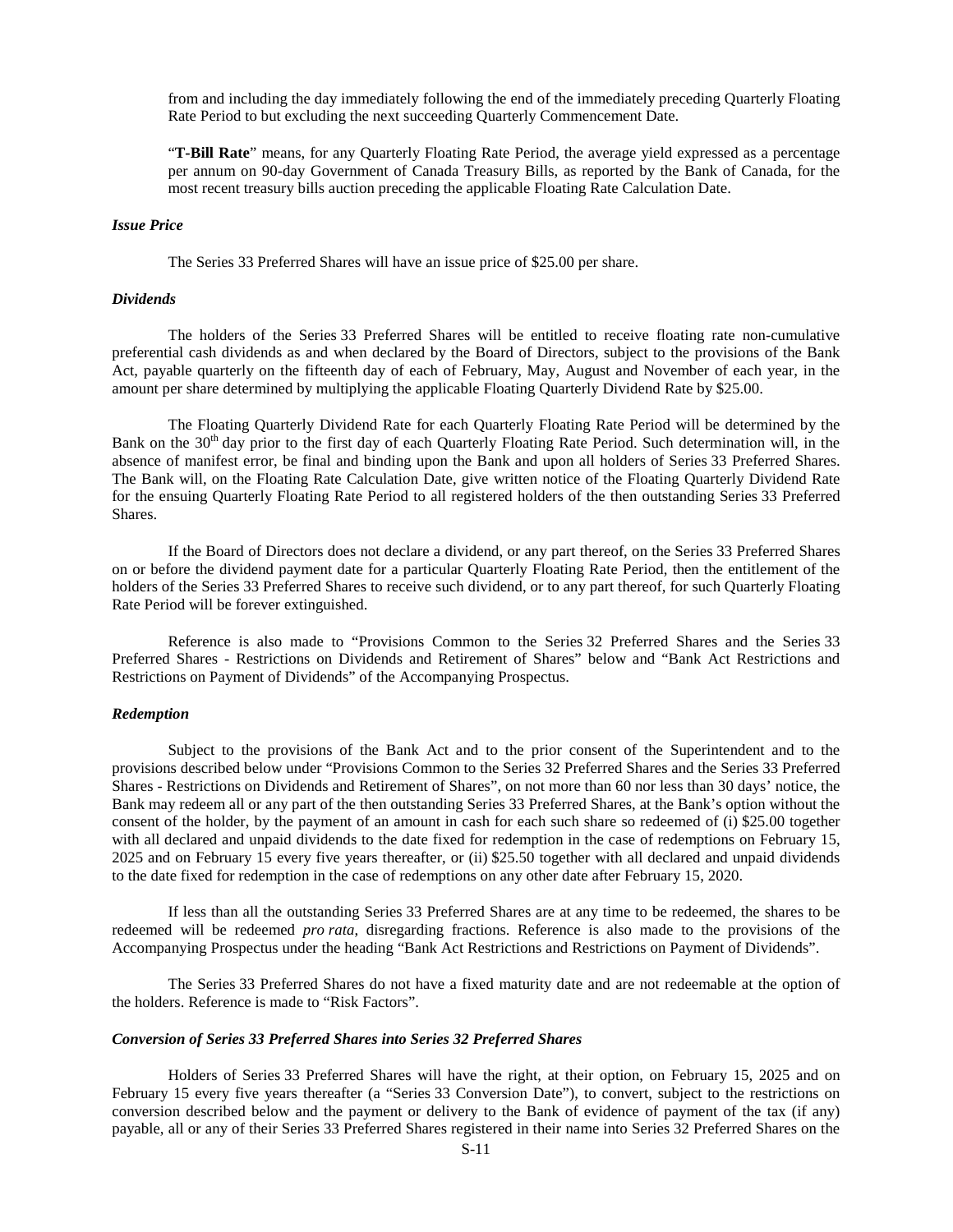basis of one Series 32 Preferred Share for each Series 33 Preferred Share. The conversion of Series 33 Preferred Shares may be effected upon written notice given not earlier than the  $30<sup>th</sup>$  day prior to, but not later than  $5:00$  p.m. (Montréal time) on the 15<sup>th</sup> day preceding, a Series 33 Conversion Date. Once received by the Bank, such written notice is irrevocable.

The Bank will, at least 30 days and not more than 60 days prior to the applicable Series 33 Conversion Date, give notice in writing to the then holders of the Series 33 Preferred Shares of the above-mentioned conversion right. On the  $30<sup>th</sup>$  day prior to each Series 33 Conversion Date, the Bank will give notice in writing to the then registered holders of Series 33 Preferred Shares of the Floating Quarterly Dividend Rate for the next Quarterly Floating Rate Period and the Annual Fixed Dividend Rate in respect of the Series 32 Preferred Shares for the next succeeding Subsequent Fixed Rate Period.

Holders of Series 33 Preferred Shares will not be entitled to convert their shares into Series 32 Preferred Shares if the Bank determines that there would remain outstanding on a Series 33 Conversion Date less than 1,000,000 Series 32 Preferred Shares, after having taken into account all Series 33 Preferred Shares tendered for conversion into Series 32 Preferred Shares and all Series 32 Preferred Shares tendered for conversion into Series 33 Preferred Shares. The Bank will give notice in writing thereof to all registered holders of the Series 33 Preferred Shares at least seven days prior to the applicable Series 33 Conversion Date. Furthermore, if the Bank determines that there would remain outstanding on a Series 33 Conversion Date less than 1,000,000 Series 33 Preferred Shares, after having taken into account all Series 33 Preferred Shares tendered for conversion into Series 32 Preferred Shares and all Series 32 Preferred Shares tendered for conversion into Series 33 Preferred Shares, then, all, but not part, of the remaining outstanding Series 33 Preferred Shares will automatically be converted into Series 32 Preferred Shares on the basis of one Series 32 Preferred Share for each Series 33 Preferred Share on the applicable Series 33 Conversion Date, without the consent of the holders, and the Bank will give notice in writing thereof to the then registered holders of such remaining Series 33 Preferred Shares at least seven days prior to the Series 33 Conversion Date.

Upon exercise by the holder of this right to convert Series 33 Preferred Shares into Series 32 Preferred Shares, the Bank reserves the right not to issue Series 32 Preferred Shares to any person in certain situations. Reference is made to "Details of the Offering - Right Not to Deliver Shares upon Conversion".

If the Bank gives notice to the registered holders of the Series 33 Preferred Shares of the redemption on a Series 33 Conversion Date of all the Series 33 Preferred Shares, the Bank will not be required to give notice as provided hereunder to the registered holders of the Series 33 Preferred Shares of any dividend rate or of the conversion right of holders of Series 33 Preferred Shares and the right of any holder of Series 33 Preferred Shares to convert such Series 33 Preferred Shares will cease and terminate in that event.

# **Provisions Common to the Series 32 Preferred Shares and the Series 33 Preferred Shares**

#### *Purchase for Cancellation*

Subject to the provisions of the Bank Act, the prior consent of the Superintendent and the provisions described below under the heading "Restrictions on Dividends and Retirement of Shares", the Bank may at any time purchase for cancellation any of the Series 32 Preferred Shares or any of the Series 33 Preferred Shares in the open market at the lowest price or prices at which in the opinion of the Board of Directors such shares are obtainable.

# *Conversion of Series 32 Preferred Shares and of Series 33 Preferred Shares Upon Occurrence of Non-Viable Contingent Capital Trigger Event*

Upon the occurrence of a Trigger Event, each outstanding Series 32 Preferred Share and each outstanding Series 33 Preferred Share will automatically and immediately be converted, on a full and permanent basis, into a number of Common Shares equal to (Multiplier x Share Value) ÷ Conversion Price (rounding down, if necessary, to the nearest whole number of Common Shares) (a "NVCC Automatic Conversion"). For the purposes of the foregoing:

"**Conversion Price**" means the greater of (i) \$5.00, and (ii) the Current Market Price of the Common Shares. The floor price of \$5.00 is subject to adjustment in the event of (i) the issuance of Common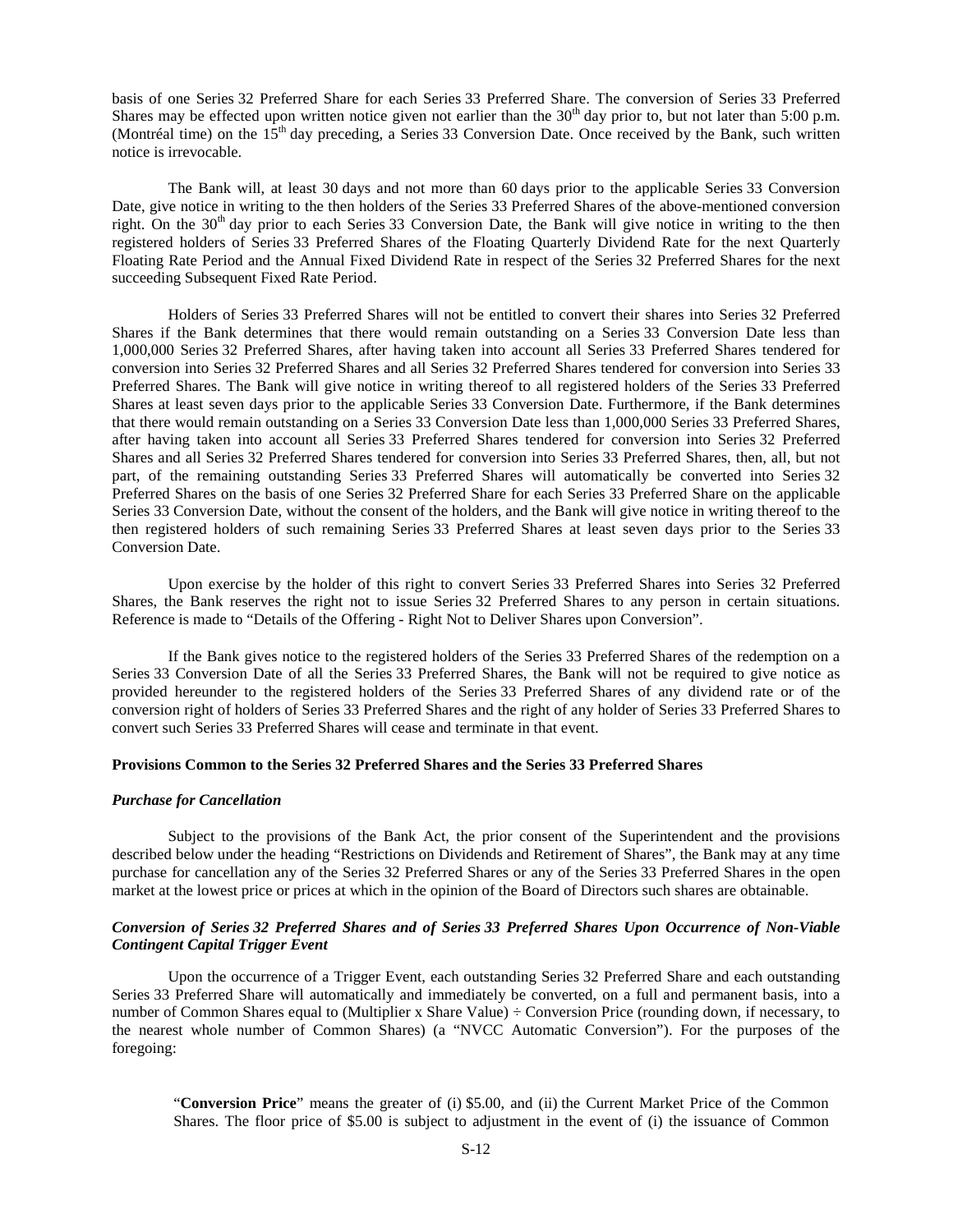Shares or securities exchangeable for or convertible into Common Shares to all holders of Common Shares as a stock dividend, (ii) the subdivision, redivision or change of the Common Shares into a greater number of Common Shares, or (iii) the reduction, combination or consolidation of the Common Shares into a lesser number of Common Shares. The adjustment shall be computed to the nearest onetenth of one cent provided that no adjustment of the floor price shall be required unless such adjustment would require an increase or decrease of at least 1% of the floor price then in effect.

"**Current Market Price**" of the Common Shares means the volume weighted average trading price of the Common Shares on the TSX, if such shares are then listed on the TSX, for the 10 consecutive trading days ending on the trading day preceding the date of the Trigger Event. If the Common Shares are not then listed on the TSX, for the purpose of the foregoing calculation reference shall be made to the principal securities exchange or market on which the Common Shares are then listed or quoted or, if no such trading prices are available, "Current Market Price" shall be the fair value of the Common Shares as reasonably determined by the Board of Directors.

"**Multiplier**" means 1.0.

"**Share Value**" means \$25.00 plus declared and unpaid dividends as at the date of the Trigger Event.

"**Trigger Event**" has the meaning set out in the OSFI Guideline for Capital Adequacy Requirements (CAR), Chapter 2 ‒ Definition of Capital, dated April 2014, as such term may be amended or superseded by the OSFI from time to time, which term currently provides that each of the following constitutes a Trigger Event:

- the Superintendent publicly announces that the Bank has been advised, in writing, that the Superintendent is of the opinion that the Bank has ceased, or is about to cease, to be viable and that, after the conversion of all contingent instruments and taking into account any other factors or circumstances that are considered relevant or appropriate, it is reasonably likely that the viability of the Bank will be restored or maintained; or
- a federal or provincial government in Canada publicly announces that the Bank has accepted or agreed to accept a capital injection, or equivalent support, from the federal government or any provincial government or political subdivision or agent or agency thereof without which the Bank would have been determined by the Superintendent to be non-viable.

Fractions of Common Shares will not be issued or delivered pursuant to a NVCC Automatic Conversion and no cash payment will be made in lieu of a fractional Common Share. Notwithstanding any other provision of the Series 32 Preferred Shares or the Series 33 Preferred Shares, the conversion of such shares shall not be an event of default and the only consequence of a Trigger Event under the provisions of such shares will be the conversion of such shares into Common Shares.

In the event of a capital reorganization, consolidation, merger or amalgamation of the Bank or comparable transaction affecting the Common Shares, the Bank will take necessary action to ensure that holders of Series 32 Preferred Shares and Series 33 Preferred Shares, as applicable, receive, pursuant to a NVCC Automatic Conversion, the number of Common Shares or other securities that such holders would have received if the NVCC Automatic Conversion occurred immediately prior to the record date for such event.

# *Right Not to Deliver Shares upon Conversion*

Upon (i) exercise by the holder of his right to convert Series 32 Preferred Shares into Series 33 Preferred Shares, (ii) exercise by the holder of his right to convert Series 33 Preferred Shares into Series 32 Preferred Shares, or (iii) a NVCC Automatic Conversion, the Bank reserves the right not to (a) deliver some or all, as applicable, of Series 32 Preferred Shares, Series 33 Preferred Shares or Common Shares, as the case may be, issuable thereupon to any person whom the Bank or its transfer agent has reason to believe is an Ineligible Person (as defined below) or any person who, by virtue of that conversion or upon a NVCC Automatic Conversion, would become a Significant Shareholder (as defined below), or (b) record in its securities register a transfer or issue of the Series 32 Preferred Shares, Series 33 Preferred Shares or Common Shares, as the case may be, to any person whom the Bank or its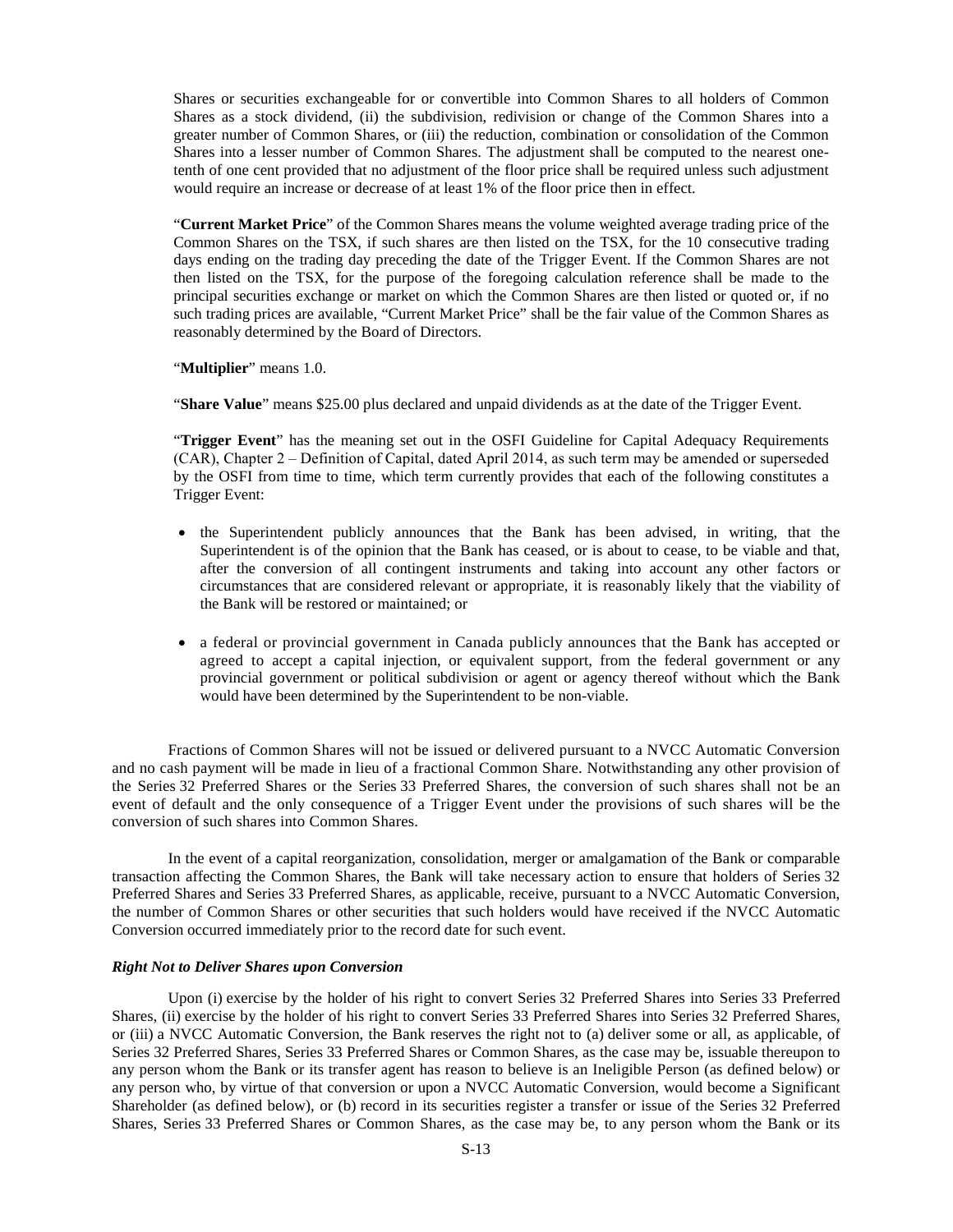transfer agent has reason to believe is an Ineligible Government Holder based on a declaration submitted to the Bank or its transfer agent by or on behalf of such person. In such circumstances, the Bank will hold, as agent for such persons, the Series 32 Preferred Shares, Series 33 Preferred Shares or Common Shares, as the case may be, that would have otherwise been delivered to such persons and will attempt to facilitate the sale of such Series 32 Preferred Shares, Series 33 Preferred Shares or Common Shares, as the case may be, to parties other than the Bank and its affiliates on behalf of such persons through a registered dealer to be retained by the Bank on behalf of such persons. Those sales (if any) may be made at any time and at any price. The Bank will not be subject to any liability for failure to sell such Series 32 Preferred Shares, Series 33 Preferred Shares or Common Shares, as the case may be, on behalf of such persons or at any particular price on any particular day. The net proceeds received by the Bank from the sale of any such Series 32 Preferred Shares, Series 33 Preferred Shares or Common Shares, as the case may be, will be divided among the applicable persons in proportion to the number of Series 32 Preferred Shares, Series 33 Preferred Shares or Common Shares, as the case may be, that would otherwise have been delivered to them upon the conversion or upon a NVCC Automatic Conversion after deducting the costs of sale and any applicable withholding taxes. For the purposes of the foregoing:

**"Ineligible Government Holder"** means any person who is the federal or a provincial government in Canada or agent or agency thereof, or the government of a foreign country or any political subdivision of a foreign country, or any agent or agency of a foreign government, in each case to the extent that the recording in the Bank's securities register of a transfer or issue of any share of the Bank to such person would cause the Bank to contravene the Bank Act.

**"Ineligible Person"** means any person whose address is in, or whom the Bank or its transfer agent has reason to believe is a resident of, any jurisdiction outside of Canada to the extent that the issuance or delivery by the Bank to such person of Series 32 Preferred Shares, Series 33 Preferred Shares or Common Shares, as the case may be, upon the exercise of rights of conversion or upon a NVCC Automatic Conversion (i) would require the Bank to take any action to comply with securities, banking or analogous laws of such jurisdiction, (ii) would cause the Bank to be in violation of any law to which the Bank is subject, or (iii) would give rise to a liability for withholding tax in connection with such issuance or delivery.

"Significant Shareholder" means any person who beneficially owns, directly or indirectly, through entities controlled by such person or persons associated with or acting jointly or in concert with such person (as determined in accordance with the Bank Act), shares of any class of the Bank in excess of 10% of the total number of outstanding shares of that class in contravention of the Bank Act.

# *Rights on Liquidation*

In the event of the liquidation, dissolution or winding-up of the Bank, provided that a NVCC Automatic Conversion has not occurred, the holders of Series 32 Preferred Shares or Series 33 Preferred Shares will be entitled to receive \$25.00 per share, together with all dividends declared and unpaid to the date of payment, before any amount may be paid or any of our assets distributed to the registered holders of any shares ranking junior to the Series 32 Preferred Shares or the Series 33 Preferred Shares, as applicable. The holders of Series 32 Preferred Shares and Series 33 Preferred Shares will not be entitled to share in any further distribution of the Bank's assets. If a NVCC Automatic Conversion has occurred, all Series 32 Preferred Shares and all Series 33 Preferred Shares shall have been converted into Common Shares which will rank on a parity with all other Common Shares.

# *Restrictions on Dividends and Retirement of Shares*

So long as any of the Series 32 Preferred Shares or Series 33 Preferred Shares are outstanding, the Bank will not, without the approval of the holders of the relevant series given as specified below:

- (a) pay any dividends on the Common Shares or any other shares ranking junior to the relevant series (other than stock dividends payable in shares of the Bank ranking junior to the relevant series);
- (b) redeem, purchase or otherwise retire any Common Shares or any other shares ranking junior to the relevant series (except out of the net cash proceeds of a substantially concurrent issue of shares ranking junior to the relevant series);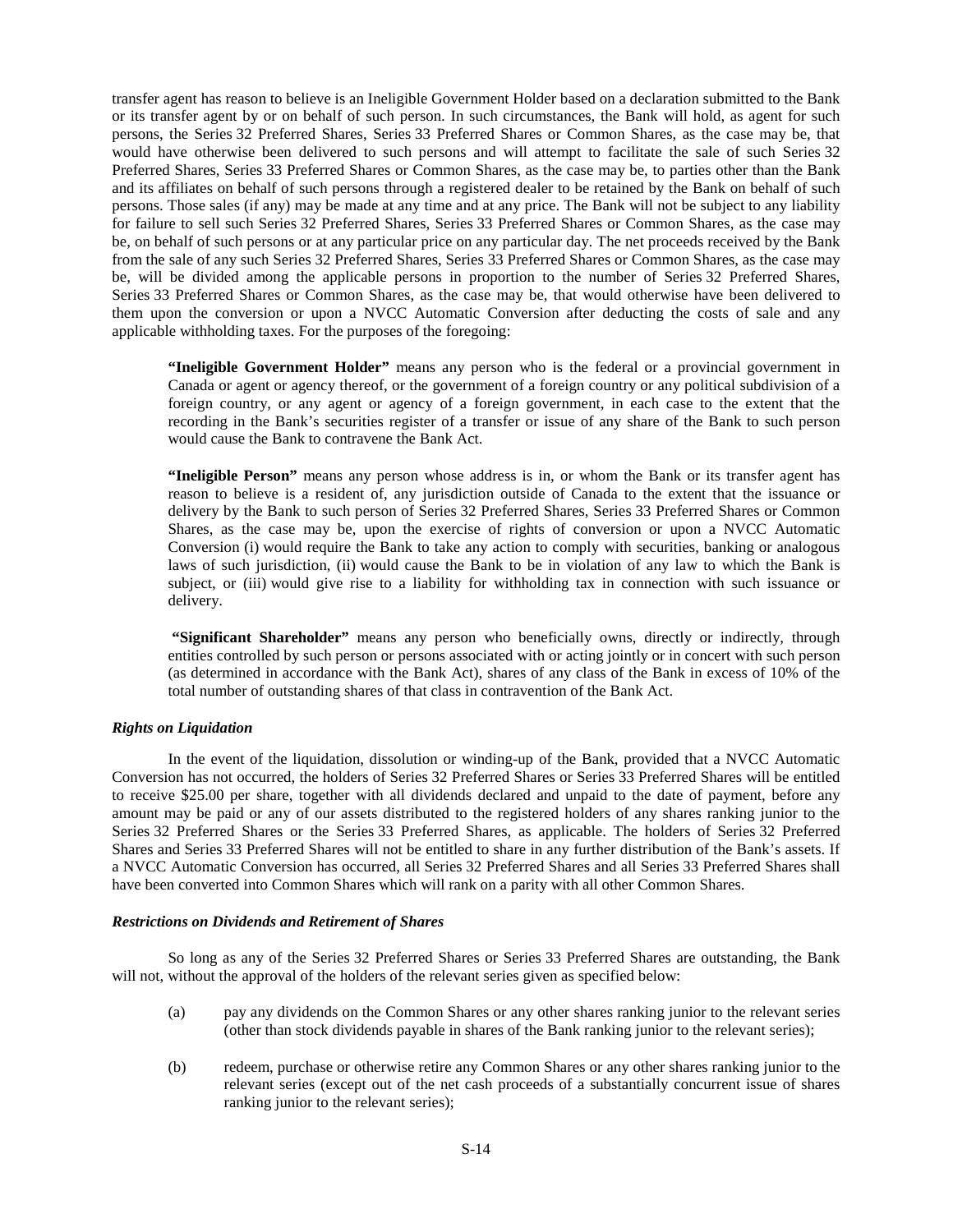- (c) redeem, purchase or otherwise retire less than all the relevant series then outstanding; or
- (d) except pursuant to any purchase obligation, sinking fund, retraction privilege or mandatory redemption provisions attaching to any series of First Preferred Shares of the Bank, redeem, purchase or otherwise retire any other shares ranking on a parity with the relevant series;

unless, in each such case, all dividends up to and including the dividend payment date for the last completed period for which dividends will be payable will have been declared and paid or set apart for payment in respect of each series of cumulative First Preferred Shares then issued and outstanding and on all other cumulative shares ranking on a parity with the First Preferred Shares and there will have been paid or set apart for payment all declared dividends in respect of each series of non-cumulative First Preferred Shares (including the Series 32 Preferred Shares and the Series 33 Preferred Shares) then issued and outstanding and on all other non-cumulative shares ranking on a parity with the First Preferred Shares. Reference is made to "Bank Act Restrictions and Restrictions on Payment of Dividends" of the Accompanying Prospectus.

#### *Issue of Additional Series of First Preferred Shares*

The Bank may issue other series of First Preferred Shares ranking on a parity with the Series 32 Preferred Shares and the Series 33 Preferred Shares without the authorization of the holders of either the Series 32 Preferred Shares or the Series 33 Preferred Shares, if at the date of such issuance all cumulative dividends up to and including the dividend payment date for the last completed period for which such cumulative dividends shall be payable shall have been declared and paid or set apart for payment in respect of each series of cumulative First Preferred Shares then issued and outstanding, if any, and any declared and unpaid non-cumulative dividends shall have been paid or set apart for payment in respect of each series of non-cumulative First Preferred Shares then issued and outstanding.

#### *Amendments to Series*

The Bank will not, without the approval of the holders of the applicable series given as specified below under "Shareholder Approvals", delete or vary any rights, privileges, restrictions and conditions attaching to the Series 32 Preferred Shares or the Series 33 Preferred Shares. In addition to the aforementioned approval, the Bank will not without, but may from time to time with, the prior approval of the Superintendent, make any such deletion or variation which might affect the classification afforded the Series 32 Preferred Shares or the Series 33 Preferred Shares from time to time for capital adequacy requirements pursuant to the Bank Act and the regulations and guidelines thereunder.

#### *Shareholder Approvals*

The approval of any amendments to the rights, privileges, restrictions and conditions attaching to the Series 32 Preferred Shares or the Series 33 Preferred Shares may be given by a resolution carried by the affirmative vote of not less than  $66\frac{2}{3}$ % of the votes cast at a meeting of holders of the relevant series which a majority of the outstanding shares of the relevant series is represented or, if no such quorum is present at such meeting, at any adjourned meeting at which shareholders then present or represented by proxy would form the necessary quorum.

In addition to the aforementioned approval, any amendments to the rights, privileges, restrictions and conditions attaching to the Series 32 Preferred Shares or the Series 33 Preferred Shares that affect the classification afforded to the Series 32 Preferred Shares or the Series 33 Preferred Shares from time to time for capital adequacy requirements pursuant to the Bank Act and the regulations and guidelines thereunder can only be made with the consent of the Superintendent.

# *Voting Rights*

Subject to the provisions of the Bank Act, the holders of Series 32 Preferred Shares or Series 33 Preferred Shares as such will not be entitled to receive notice of, attend, or vote at, any meeting of the shareholders of the Bank unless and until the first time at which the rights of such holders to any undeclared dividends have become extinguished as described under "Certain Provisions of the Series 32 Preferred Shares as a Series - Dividends" and "Certain Provisions of the Series 33 Preferred Shares as a Series - Dividends". In that event, the holders of the relevant series will be entitled to receive notice of, and to attend, meetings of shareholders at which directors of the Bank are to be elected and will be entitled to one vote for each share held. The voting rights of the holders of shares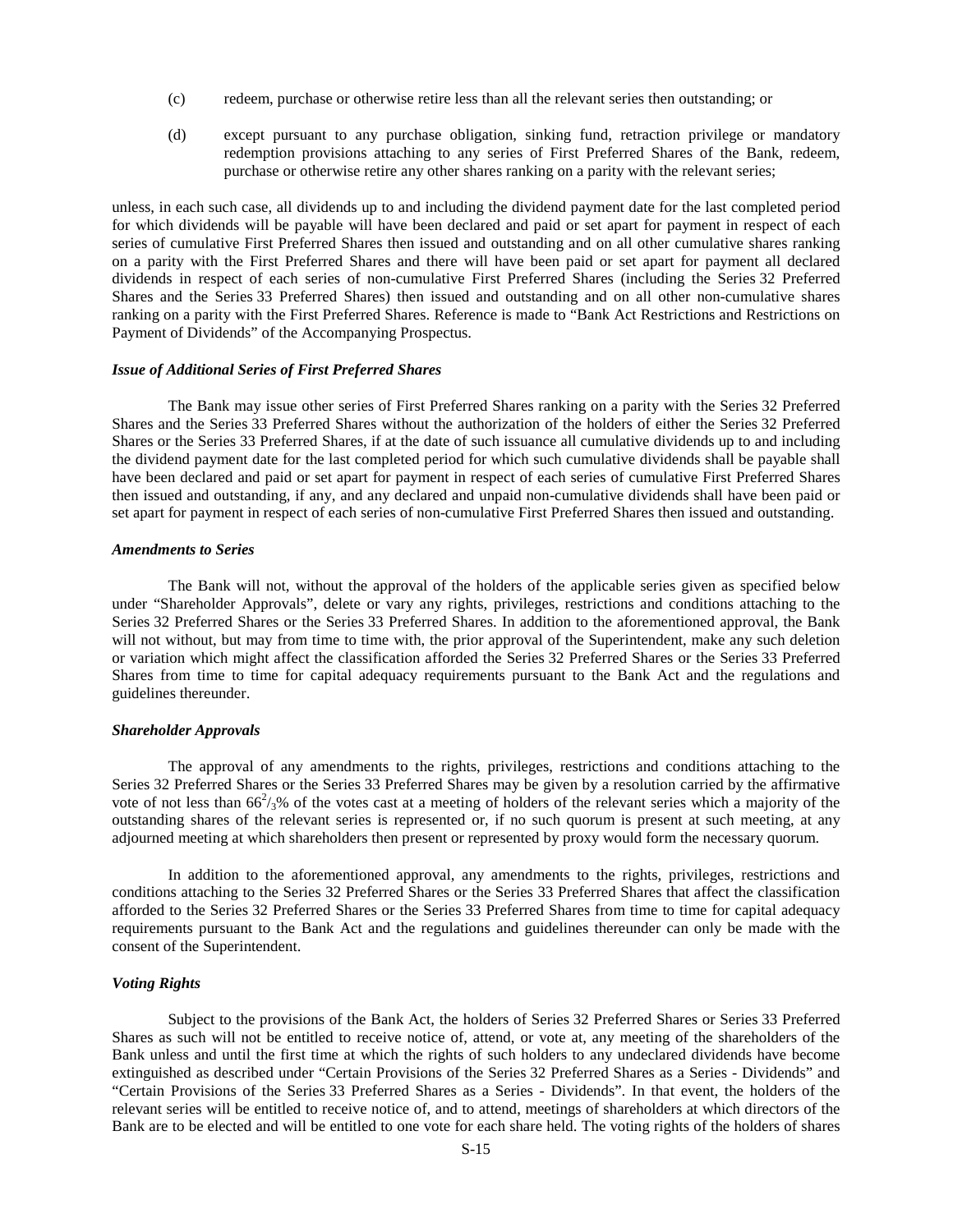of the relevant series will forthwith cease upon payment by the Bank of the first quarterly dividend on the shares of such series to which the holders are entitled subsequent to the time such voting rights first arose. At such time as the rights of such holders to any undeclared dividends on the shares of the relevant series have again become extinguished, such voting rights will become effective again and so on from time to time.

In connection with any action to be taken by the Bank which requires the approval of the holders of Series 32 Preferred Shares or Series 33 Preferred Shares voting as a series or as part of the class, each such share will entitle the holder thereof to one vote.

### *Tax Election*

The Series 32 Preferred Shares and the Series 33 Preferred Shares will be "taxable preferred shares" as defined in the Tax Act for the purposes of the tax under Part IV.1 of the Tax Act applicable to certain corporate holders of such shares. The terms of each of the Series 32 Preferred Shares and the Series 33 Preferred Shares will require the Bank to make the necessary election under Part VI.1 of the Tax Act to pay tax under Part VI.1 at a rate such that corporate holders will not be subject to tax under Part IV.1 of the Tax Act on dividends received (or deemed to be received) on the Series 32 Preferred Shares and the Series 33 Preferred Shares, respectively.

#### *Business Days*

If any action is required to be taken by the Bank on a day that is not a business day, then such action will be taken on the next succeeding day that is a business day.

# **Bank Act Restrictions and Approvals**

The Accompanying Prospectus sets out a summary of the restrictions contained in the Bank Act concerning the declaration and payment of dividends. The Bank does not anticipate that such restrictions will prevent a declaration or payment of dividends on the Series 32 Preferred Shares or Series 33 Preferred Shares in the normal course and the Superintendent has not made any direction to the Bank pursuant to the Bank Act regarding its capital or its liquidity. The Accompanying Prospectus also sets out a summary of the restrictions contained in the Bank Act concerning the issue, transfer, acquisition, beneficial ownership and voting of all shares of the Bank.

# **Earnings Coverage Ratios**

The following consolidated earnings coverage ratios, taking into account the First Preferred Shares, innovative capital instruments and subordinated debentures outstanding as of October 31, 2013 and July 31, 2014 respectively (assuming each of the securities was outstanding from the first day of such period) and giving effect to the issue of the Series 32 Preferred Shares to be distributed under this Prospectus Supplement and to the redemption by the Bank of its 8,000,000 outstanding First Preferred Shares Series 16, are calculated for the 12 months ended October 31, 2013 and for the 12 months ended July 31, 2014:

|                         | October 31, 2013 | July 31, 2014 |
|-------------------------|------------------|---------------|
| Earnings coverage ratio | 9.22 times       | 9.55 times    |

The Bank's dividend requirements on all of its outstanding First Preferred Shares, after giving effect to the issue of the Series 32 Preferred Shares to be distributed under this Prospectus Supplement, and adjusted to a beforetax equivalent using a statutory income tax rate of 26.8% for the 12 months ended October 31, 2013 and 27.0% for the 12 months ended July 31, 2014, amounted to \$60 million and \$60 million for the 12 months ended October 31, 2013 and for the 12 months ended July 31, 2014, respectively. The Bank's disbursement requirements for innovative capital instruments for the 12 months ended October 31, 2013 and for the 12 months ended July 31, 2014 amounted to \$67 million and \$67 million, respectively. The Bank's interest requirements for subordinated debentures for the 12 months ended October 31, 2013 and for the 12 months ended July 31, 2014, amounted to \$73 million and \$73 million, respectively. The Bank's earnings before income taxes, non-controlling interest, debentures and innovative capital instruments adjusted following the retrospective application of accounting standard changes for the 12 months ended October 31, 2013 and for the 12 months ended July 31, 2014 were \$1,849 million and \$1,916 million, respectively, which are 9.22 times and 9.55 times the Bank's aggregate dividend, disbursement on innovative capital instruments and interest requirements for these periods, respectively, after giving effect to the issue of the Series 32 Preferred Shares.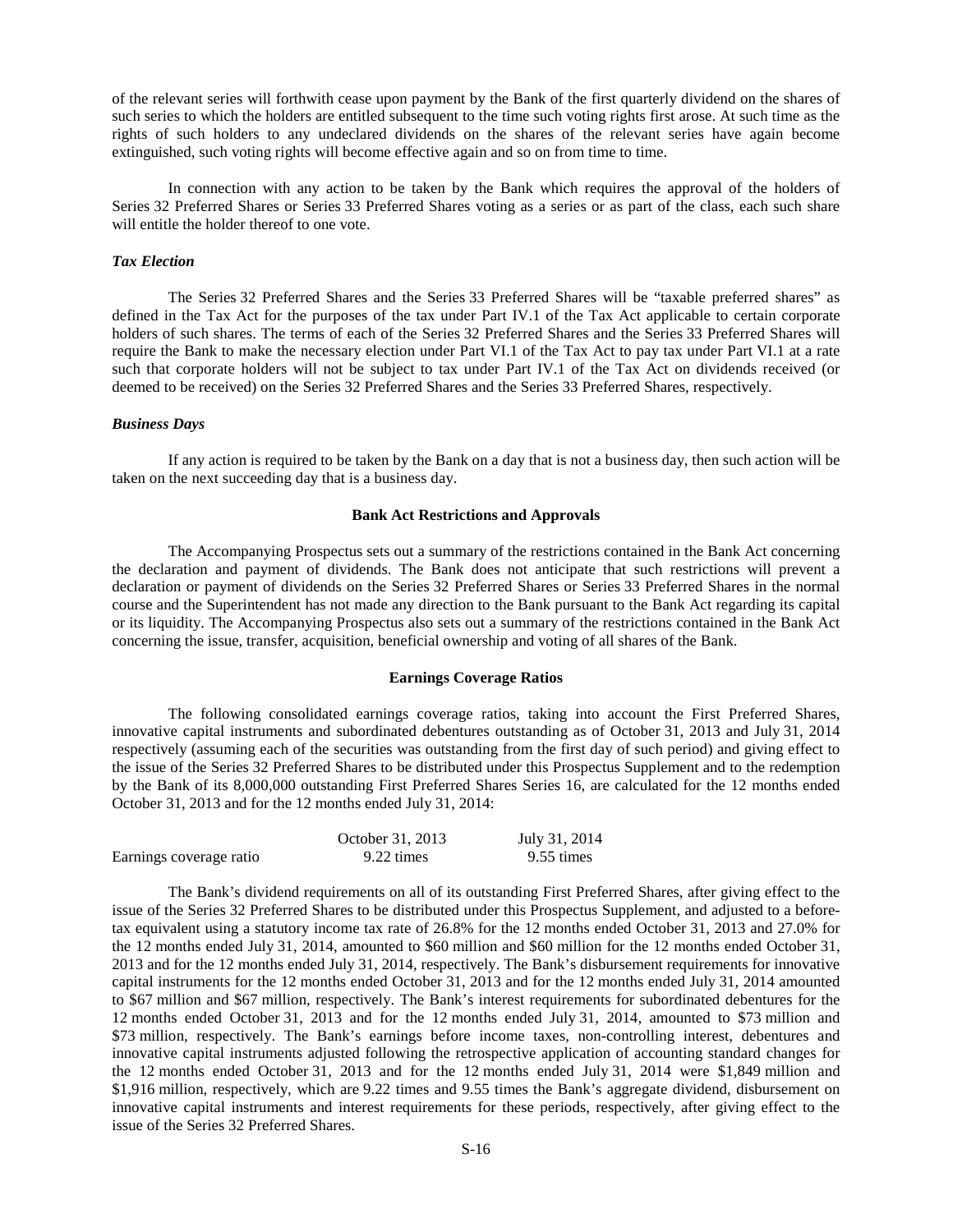#### **Ratings**

The Series 32 Preferred Shares are provisionally rated "Pfd-2 (Low)" by DBRS Limited ("DBRS"). A "Pfd-2" rating is the second highest of five categories available from DBRS for first preferred shares. A reference to "high" or "low" reflects the relative standing within the rating category.

The Series 32 Preferred Shares are provisionally rated "P-3(High)" by S&P, using the S&P Canadian scale for first preferred shares and are provisionally rated "BB+" using S&P's global scale for first preferred shares. The "P-3" rating is the third highest of the five categories used by S&P on its Canadian first preferred share scale. The "BB" rating is the fifth highest of the nine categories used by S&P on its global scale. A reference to "high" or "low" or "+/-" reflects the relative standing within the rating category. On August 8, 2014, S&P announced that it had revised the outlook from "stable" to "negative" for six Canadian banks, including the Bank. Additionally, on September 29, 2014, S&P lowered the ratings on a number of Tier 1 preferred shares issued by Canadian banks, which include all of the First Preferred Shares of the Bank (which, in turn, include the Series 32 Preferred Shares).

The Series 32 Preferred Shares are provisionally rated "Baa3" (hyb) by Moody's. A Baa rating by Moody's is the fourth highest of the nine categories used by Moody's. The modifier "3" indicates that the obligation ranks at the lower of the "Baa" rating category. The "hyb" indicator signals the potential for ratings volatility due to less predictable exogenous (and often non-credit linked) factors such as regulatory and/or government intervention coupled with a hybrid's equity-like features. On June 11, 2014, Moody's changed its outlook on Canada's seven largest banks, including the Bank, from "stable" to "negative".

The Bank made payments to DBRS, S&P and Moody's in connection with the assignment of ratings on its rated instruments. In addition, the Bank has or may have made payments in respect of certain other services provided to the Bank by each of such rating agencies during the last two years.

Credit ratings are intended to provide investors with an independent measure of credit quality of any issue of securities. The credit ratings accorded to securities by the rating agencies are not recommendations to purchase, hold or sell the securities inasmuch as such ratings do not comment as to market price or suitability for a particular investor. There is no assurance that any rating will remain in effect for any given period of time or that any rating will not be revised or withdrawn entirely by a rating agency in the future if in its judgment circumstances so warrant, and if any such rating is so revised or withdrawn, the Bank is under no obligation to update this Prospectus Supplement. Prospective purchasers of Series 32 Preferred Shares should consult the relevant rating organization with respect to the interpretation and implications of the foregoing ratings.

#### **Plan of Distribution**

Pursuant to an agreement (the "Underwriting Agreement") dated October 2, 2014 between the Bank and the Underwriters, the Bank has agreed to sell and the Underwriters have jointly and not solidarily (the equivalent of severally at common law) agreed to purchase on October 9, 2014, or on such other date not later than November 7, 2014 as may be agreed upon, subject to the terms and conditions contained therein, all but not less than all of the 12,000,000 Series 32 Preferred Shares at a price of \$25.00 per share payable in cash to the Bank against delivery of the Series 32 Preferred Shares. The offering price was determined by negotiations between the Bank and the Underwriters. The Underwriting Agreement provides that the Underwriters will be paid an underwriting fee per share equal to \$0.25 with respect to Series 32 Preferred Shares sold to certain institutions and \$0.75 with respect to all other Series 32 Preferred Shares sold. Assuming no Series 32 Preferred Shares are sold to such institutions, the total underwriting fee would be \$9,000,000.

The obligations of the Underwriters under the Underwriting Agreement may be terminated at their discretion on the basis of their assessment of the state of the financial markets and may also be terminated upon the occurrence of certain stated events. The Underwriters are, however, obligated to take up and pay for all of the Series 32 Preferred Shares if any of the Series 32 Preferred Shares are purchased under the Underwriting Agreement.

The Bank has applied to list the Series 32 Preferred Shares, the Series 33 Preferred Shares and the Common Shares into which such shares may be converted upon the occurrence of a Trigger Event on the TSX. Listing will be subject to the Bank fulfilling all of the requirements of the TSX.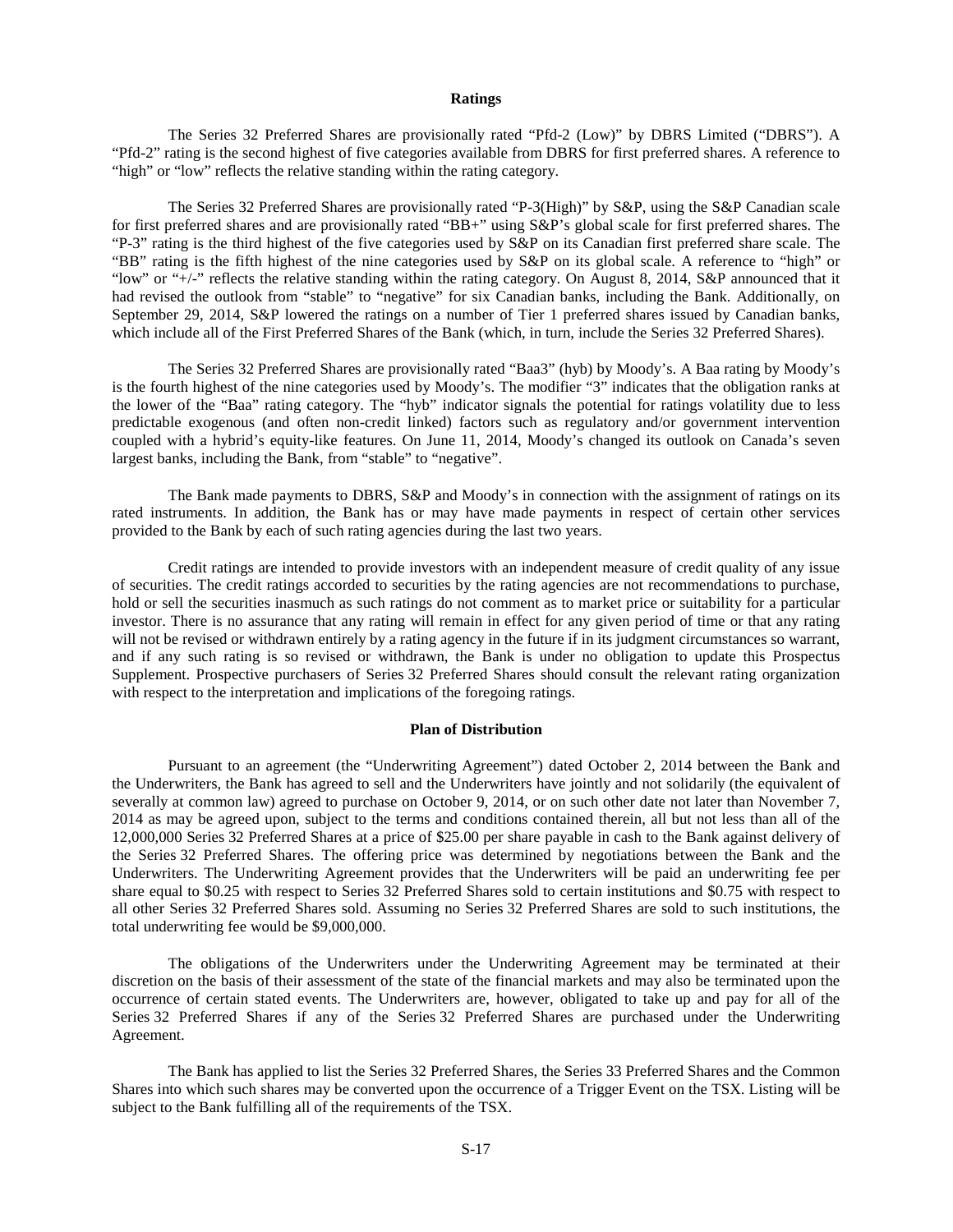After the Underwriters have made a reasonable effort to sell all of the Series 32 Preferred Shares at \$25.00 per share, the Underwriters may subsequently reduce, and thereafter change, from time to time, the price at which the Series 32 Preferred Shares are offered to an amount not greater than \$25.00 per share and, in such case, the compensation realized by the Underwriters will be decreased by the amount that the aggregate price paid by purchasers for the Series 32 Preferred Shares is less than the gross proceeds paid by the Underwriters to the Bank.

Neither the Series 32 Preferred Shares nor the Series 33 Preferred Shares have been or will be registered under the *Securities Act of 1933* of the United States of America, as amended (the "1933 Act") or any state securities laws and may not be offered or sold within the United States, territories or possessions or to, or for the account or benefit of, U.S. persons (as defined in Regulation S under the 1933 Act) except in transactions exempt from the registration requirements of the 1933 Act.

In connection with this offering, the Underwriters may, subject to applicable laws, over-allot or effect transactions which stabilize or maintain the market price of the Series 32 Preferred Shares at a level other than that which might otherwise prevail in the open market.

Pursuant to the policy statement of certain securities regulators, the Underwriters may not, throughout the period of distribution of Series 32 Preferred Shares, bid for or purchase Series 32 Preferred Shares. The foregoing restriction is subject to certain exceptions including: (i) a bid or purchase permitted under the Universal Market Integrity Rules for the Investment Industry Regulatory Organization of Canada relating to market stabilization and passive market making activities; and (ii) a bid or purchase made for and on behalf of a customer where the order was not solicited during the period of the distribution, provided that the bid or purchase was not engaged in for the purpose of creating actual or apparent active trading in, or raising the price of such securities.

As a result of these activities, the price of the Series 32 Preferred Shares may be higher than the price that otherwise might exist in the open market. Such transactions, if commenced, may be discontinued at any time. The Underwriters may carry out these transactions on any stock exchange on which the Series 32 Preferred Shares are listed, in the over-the-counter market, or otherwise.

**National Bank Financial Inc., one of the Underwriters, is an indirect wholly-owned subsidiary of the Bank. As a result, the Bank is a related and connected issuer to National Bank Financial Inc. under applicable securities legislation. The decision to distribute the Series 32 Preferred Shares and the determination of the terms of the distribution were made through negotiation between the Bank and the Underwriters. TD Securities Inc., an Underwriter, in respect of which the Bank is not a related or connected issuer, has participated in the structuring and pricing of the offering and in the due diligence activities performed by the Underwriters for the offering and review of this Prospectus Supplement. National Bank Financial Inc. will not receive any benefit in connection with this offering other than its share of the Underwriters' fee payable by the Bank.**

# **Certain Canadian Federal Income Tax Considerations**

In the opinion of McCarthy Tétrault LLP, counsel to the Bank, and Torys LLP, counsel to the Underwriters, the following is a summary of the principal Canadian federal income tax considerations generally applicable to a holder of Series 32 Preferred Shares acquired pursuant to this Prospectus Supplement, Series 33 Preferred Shares acquired on a conversion of Series 32 Preferred Shares and Common Shares acquired pursuant to a NVCC Automatic Conversion, who, for the purposes of the Tax Act and at all relevant times, is or is deemed to be a resident of Canada, deals at arm's length with the Bank, is not affiliated with the Bank, holds the Series 32 Preferred Shares and will hold any Series 33 Preferred Shares and Common Shares (as applicable) as capital property and is not exempt from tax under Part I of the Tax Act (a "Holder").

Generally, the Series 32 Preferred Shares, the Series 32 Preferred Shares and the Common Shares will be capital property to a Holder provided the Holder does not acquire or hold such shares in the course of carrying on a business of trading or dealing in securities and does not acquire them as part of an adventure or concern in the nature of trade. Certain Holders whose Series 32 Preferred Shares, Series 33 Preferred Shares or Common Shares would not otherwise qualify as capital property may, in certain circumstances, be entitled to have them and all other "Canadian securities", as defined in the Tax Act, owned by such Holder in the taxation year of the election and in all subsequent taxation years, treated as capital property by making the irrevocable election permitted by subsection 39(4) of the Tax Act.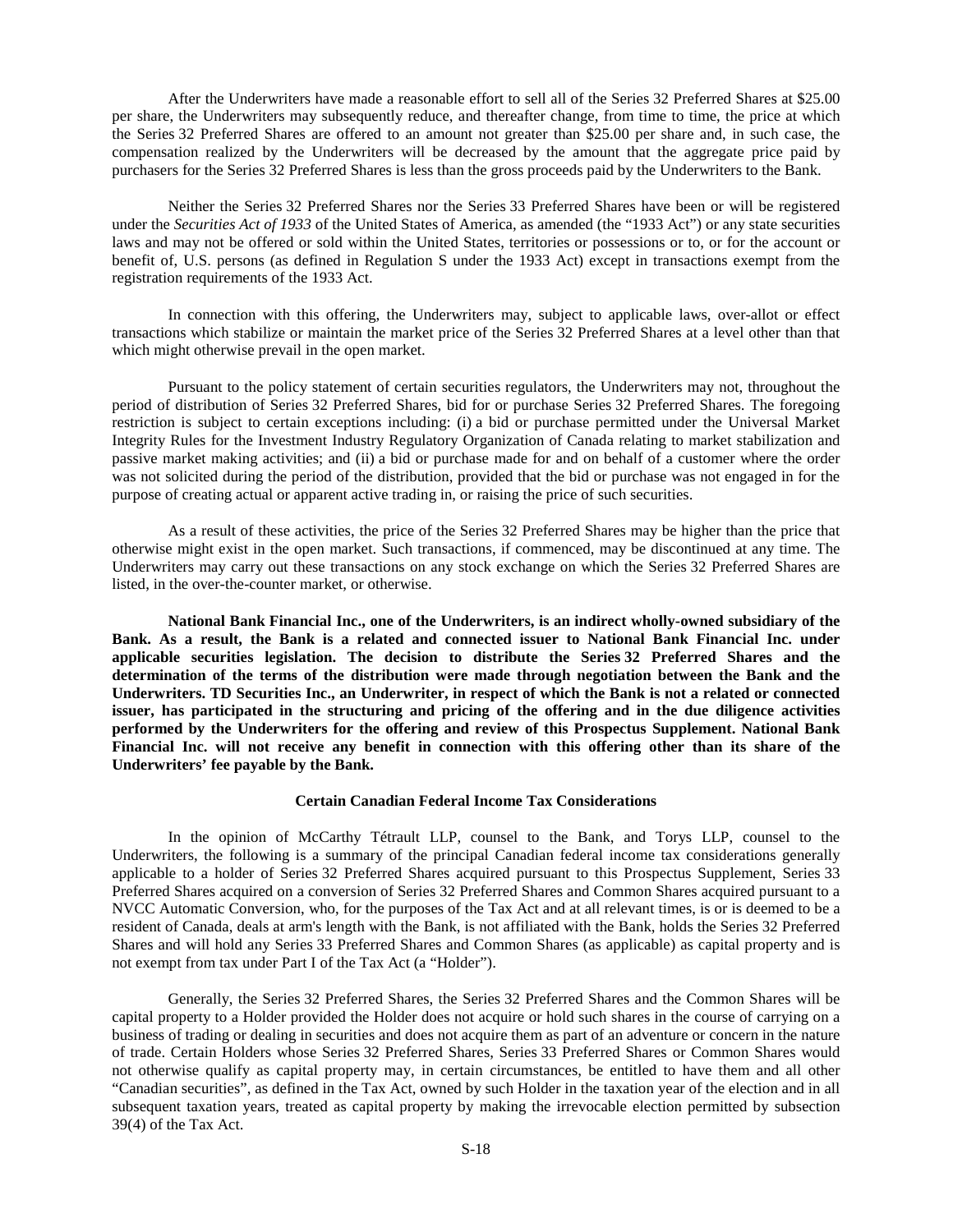This summary does not apply to a purchaser (i) that is a "financial institution", as defined in the Tax Act for purposes of the mark-to-market rules; (ii) an interest in which is a "tax shelter investment" (as defined in the Tax Act); (iii) who has made a "functional currency" election under the Tax Act to determine its "Canadian tax results" (as defined in the Tax Act) in a currency other than Canadian currency; or (iv) that has entered into, with respect to the Series 32 Preferred Shares, Series 33 Preferred Shares or the Common Shares, a "derivative forward agreement" or "synthetic disposition arrangement" (each as defined in the Tax Act). Such purchasers should consult their own tax advisors. Furthermore, this summary is not applicable to a Holder that is a "specified financial institution" (as defined in the Tax Act) that receives (or is deemed to receive), alone or together with persons with whom it does not deal at arm's length, in the aggregate, dividends in respect of more than 10% of the Series 32 Preferred Shares or the Series 33 Preferred Shares, as the case may be, outstanding at the time the dividend is received or deemed to be received. This summary also assumes that all issued and outstanding Series 32 Preferred Shares and Series 33 Preferred Shares will be listed on a "designated stock exchange" (as defined in the Tax Act) in Canada (which currently includes the TSX) at such times as dividends (including deemed dividends) are received (or deemed to be received) on such shares.

This summary is of a general nature only and is not intended to be, nor should it be construed to be, legal or tax advice to any particular Holder and no representation with respect to the income tax consequences to any particular Holder is made. Accordingly, prospective Holders are urged to consult their own tax advisors with respect to the consequences of acquiring, holding or disposing of Series 32 Preferred Shares, Series 33 Preferred Shares or Common Shares in their particular circumstances.

This summary is based upon the current provisions of the Tax Act, the regulations thereunder in force as of the date hereof, all specific proposals to amend the Tax Act and the regulations thereunder publicly announced by or on behalf of the Minister of Finance (Canada) prior to the date hereof (the "Proposals") and counsel's understanding of the current administrative practices and assessing policies published in writing by the Canada Revenue Agency prior to the date hereof. Except for the Proposals, this summary does not otherwise take into account any changes in law or in administrative practices or assessing policies, whether by legislative, administrative or judicial decision or action, nor does it take into account or consider any provincial, territorial or foreign income tax considerations, which may differ materially from those discussed herein. No assurance can be given that the Proposals will be enacted as proposed or at all.

#### *Dividends*

Dividends (including deemed dividends) received on the Series 32 Preferred Shares, the Series 33 Preferred Shares or the Common Shares by a Holder who is an individual (other than certain trusts) will be included in the individual's income and generally will be subject to the gross-up and dividend tax credit rules normally applicable to taxable dividends received by individuals from taxable Canadian corporations, including the enhanced dividend tax credit rules applicable to any dividends designated by the Bank as "eligible dividends" in accordance with the Tax Act. There may be limitations on the ability of the Bank to designate dividends as eligible dividends.

Dividends (including deemed dividends) on the Series 32 Preferred Shares, the Series 33 Preferred Shares or the Common Shares received by a Holder that is a corporation will be included in computing the corporation's income and will generally be deductible in computing its taxable income.

The Series 32 Preferred Shares and the Series 33 Preferred Shares will be "taxable preferred shares" as defined in the Tax Act for the purposes of the tax under Part IV.1 of the Tax Act applicable to certain corporate Holders of the Series 32 Preferred Shares and Series 33 Preferred Shares. The terms of each of the Series 32 Preferred Shares and the Series 33 Preferred Shares require the Bank to make the necessary election under Part VI.1 of the Tax Act so that corporate Holders will not be subject to tax under Part IV.1 of the Tax Act on dividends received (or deemed to be received) on the Series 32 Preferred Shares and the Series 33 Preferred Shares, respectively.

A Holder that is a "private corporation", as defined in the Tax Act, or any other Canadian resident corporation controlled, whether by reason of a beneficial interest in one or more trusts or otherwise, by or for the benefit of an individual (other than a trust) or a related group of individuals (other than trusts), will generally be liable to pay a 33<sup>1</sup>/<sub>3</sub>% refundable tax under Part IV of the Tax Act on dividends received (or deemed to be received) on the Series 32 Preferred Shares, the Series 33 Preferred Shares or the Common Shares to the extent such dividends are deductible in computing its taxable income.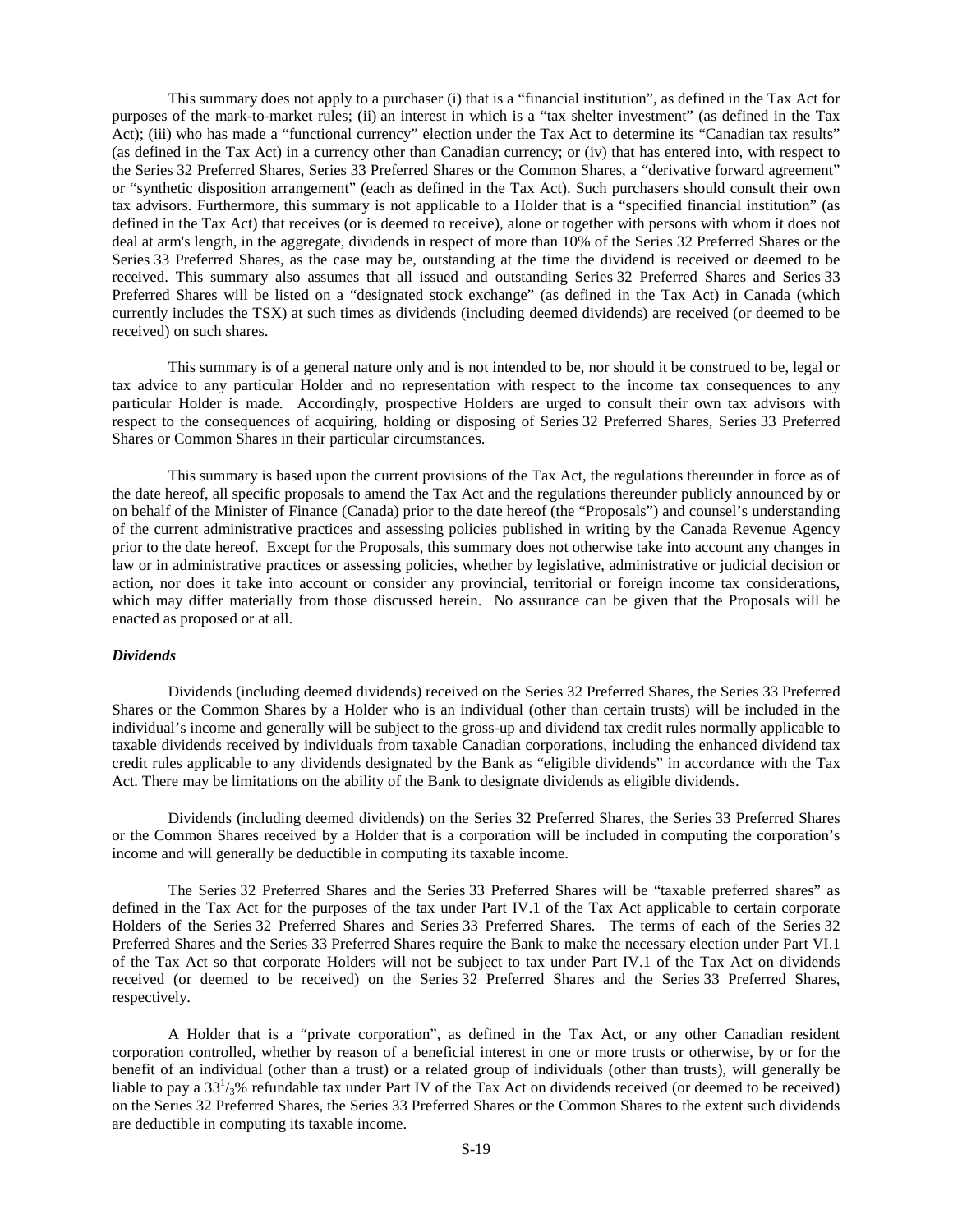#### *Dispositions*

A Holder who disposes of or is deemed to dispose of the Series 32 Preferred Shares, the Series 33 Preferred Shares or the Common Shares (including, generally, on redemption of the shares or other acquisition by the Bank but excluding on a conversion) will generally realize a capital gain (or sustain a capital loss) to the extent that the proceeds of disposition, net of any reasonable costs of disposition, exceed (or are exceeded by) the adjusted cost base of such shares to the Holder thereof immediately before the disposition or deemed disposition. The amount of any deemed dividend arising on the redemption or acquisition by the Bank of Series 32 Preferred Shares, the Series 33 Preferred Shares or the Common Shares will generally not be included in computing the proceeds of disposition of a Holder for purposes of computing the capital gain or capital loss arising on the disposition of such shares. See "Redemption" below. If the Holder is a corporation, any such capital loss may in certain circumstances be reduced by the amount of any dividends, including deemed dividends, which have been received on such shares to the extent and under circumstances prescribed by the Tax Act. Analogous rules apply to a partnership or trust of which a corporation, trust or partnership is a member or beneficiary.

Generally, one-half of any such capital gain will be included in computing the Holder's income as a taxable capital gain. One-half of any such capital loss (an allowable capital loss) realized in a taxation year must be deducted from the Holder's taxable capital gains realized in that year in accordance with the rules contained in the Tax Act. Allowable capital losses in excess of taxable capital gains realized in a taxation year may be carried back and deducted in any of the three preceding taxation years or carried forward and deducted in any subsequent taxation year against net taxable capital gains realized in such years, to the extent and under the circumstances described in the Tax Act. Taxable capital gains of a "Canadian-controlled private corporation" (as defined in the Tax Act) may be subject to an additional refundable tax.

# *Redemption*

If the Bank redeems for cash or otherwise acquires the Series 32 Preferred Shares, the Series 33 Preferred Shares or the Common Shares, other than by a purchase in the open market in the manner in which shares are normally purchased by a member of the public in the open market, the Holder will be deemed to have received a dividend equal to the amount, if any, paid by the Bank, including any redemption premium, in excess of the paid-up capital in respect of such shares at such time as computed for purposes of the Tax Act. See "Dividends" above. Generally, the difference between the amount paid by the Bank and the amount of the deemed dividend will be treated as proceeds of disposition for the purposes of computing the capital gain or capital loss arising on the disposition of such shares. See "Dispositions" above. In the case of a corporate Holder, it is possible that in certain circumstances all or part of the amount so deemed to be a dividend may be treated as proceeds of disposition and not as a dividend.

#### *Conversion*

The conversion of (i) a Series 32 Preferred Share into a Series 33 Preferred Share or Common Share; and (ii) a Series 33 Preferred Share into a Series 32 Preferred Share or Common Share, will be deemed not to be a disposition of property and, accordingly, will not give rise to a capital gain or capital loss. The cost to a Holder of a Series 32 Preferred Share, Series 33 Preferred Share or Common Share, as the case may be, received on the conversion will be deemed to be an amount equal to the adjusted cost base to the Holder of the converted Series 32 Preferred Share or Series 33 Preferred Share, as the case may be, immediately before the conversion. The adjusted cost base of the Series 32 Preferred Shares, Series 33 Preferred Shares or Common Shares, respectively, held by the Holder will be determined in accordance with the averaging rules in the Tax Act.

#### *Alternative Minimum Tax*

A capital gain realized, or a dividend received or deemed to be received, by a Holder who is an individual or trust (other than certain specified trusts) may give rise to a liability for alternative minimum tax under the Tax Act.

#### **Use of Proceeds**

The net proceeds to the Bank from the sale of the Series 32 Preferred Shares, after deducting the estimated expenses of the issue and the underwriting fee (assuming no Series 32 Preferred Shares are sold to institutions) will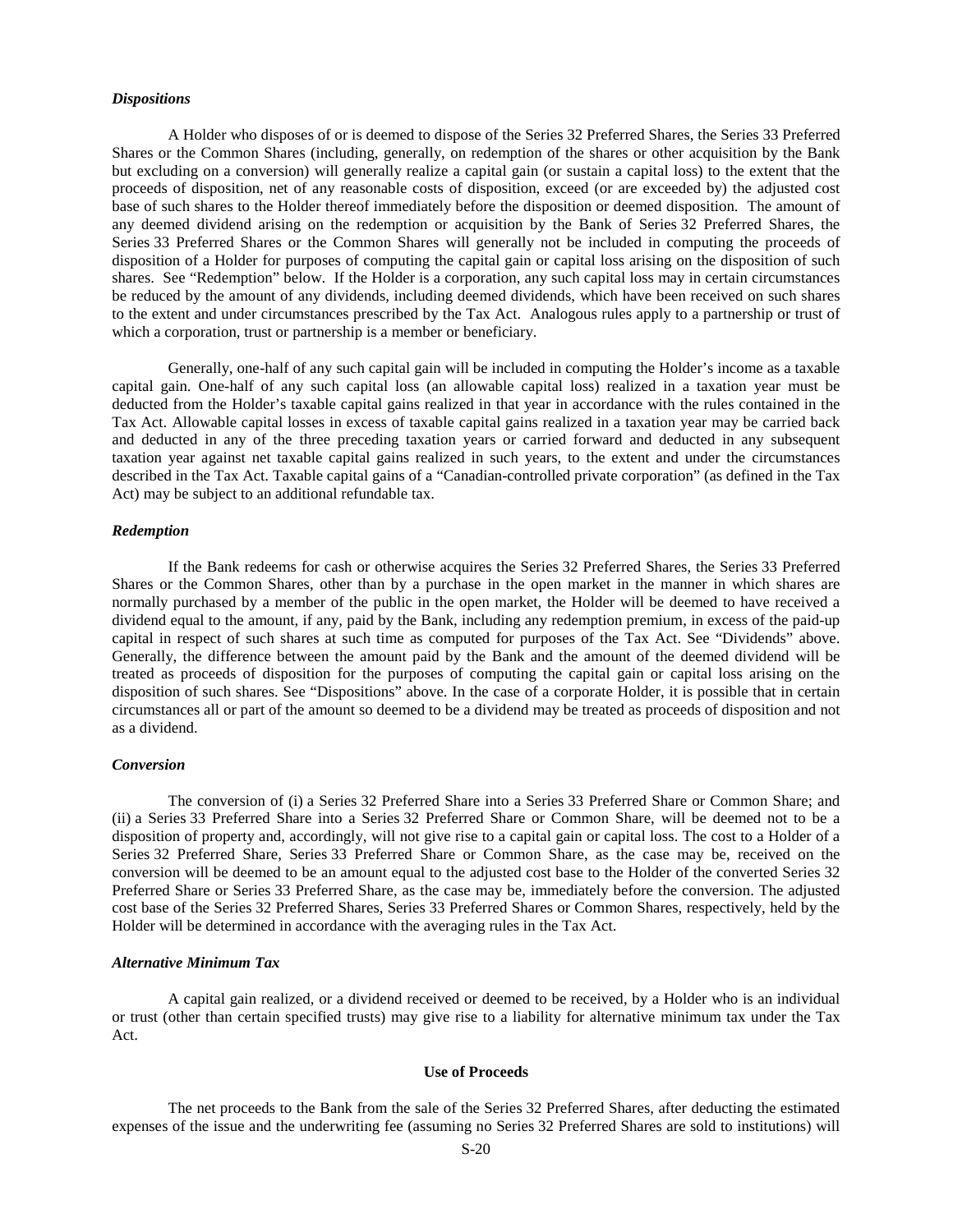amount to \$290,600,000. Such net proceeds will be added to the Bank's funds and will be used for general business purposes.

### **Prior Sales**

On February 7, 2014, pursuant to a prospectus supplement dated January 31, 2014 to the Accompanying Prospectus, the Bank issued 14,000,000 of its Non-Cumulative 5-Year Rate Reset First Preferred Shares, Series 30 at a price of \$25.00 per share for aggregate gross proceeds of \$350,000,000.

#### **Market for Securities**

The Common Shares and the First Preferred Shares Series 16, 20, 28 and 30 are listed on the TSX under the symbols "NA", "NA.PR.L", "NA.PR.M", "NA.PR.Q" and "NA.PR.S", respectively. On September 26, 2014, the Bank announced its intention to redeem all of the issued and outstanding First Preferred Shares Series 16 on November 15, 2014 at a redemption price equal to \$25.00 per share together with all declared and unpaid dividends on such shares.

#### *Trading Price and Volume*

The following tables show the monthly price ranges and total monthly volumes of shares or notes traded on the TSX for each month in the twelve month period ended October 1, 2014.

| <b>Common Shares (NA)<sup>(1)</sup></b> |         |         |                     |  |
|-----------------------------------------|---------|---------|---------------------|--|
| <b>Month</b>                            | High    | Low     | <b>Total Volume</b> |  |
| October 1                               | \$51.40 | \$50.32 | 1,818,270           |  |
| September 1 to 30, 2014                 | \$53.97 | \$50.56 | 23,301,656          |  |
| August 2014                             | \$52.31 | \$47.79 | 19,049,460          |  |
| <b>July 2014</b>                        | \$49.41 | \$45.24 | 20,310,246          |  |
| June 2014                               | \$46.29 | \$45.13 | 17,161,090          |  |
| May 2014                                | \$47.22 | \$45.10 | 17, 178, 898        |  |
| April 2014                              | \$45.77 | \$44.31 | 14,965,114          |  |
| March 2014                              | \$44.82 | \$43.52 | 21,584,366          |  |
| February 2014                           | \$44.60 | \$41.26 | 25,902,113          |  |
| January 2014                            | \$45.11 | \$41.46 | 30,045,626          |  |
| December 2013                           | \$46.48 | \$44.00 | 28,490,196          |  |
| November 2013                           | \$46.96 | \$45.18 | 19, 157, 276        |  |
| October 2013                            | \$45.44 | \$42.15 | 18,986,558          |  |
| September 2013                          | \$43.03 | \$40.86 | 21.499.176          |  |

**(1)** The trading volumes and prices have been adjusted to reflect the impact of the stock dividend of one common share on each issued and outstanding common share declared on December 3, 2013 and paid on February 13, 2014.

| <b>First Preferred Shares Series 16 (NA.PR.L)</b> |         |         |                     |
|---------------------------------------------------|---------|---------|---------------------|
| <b>Month</b>                                      | High    | Low     | <b>Total Volume</b> |
| October 1                                         | \$25.28 | \$25.27 | 2,991               |
| September 1 to 30, 2014                           | \$25.54 | \$25.26 | 46,502              |
| August 2014                                       | \$25.58 | \$25.30 | 43,310              |
| July 2014                                         | \$25.62 | \$25.18 | 59,853              |
| June 2014                                         | \$25.70 | \$25.17 | 65,758              |
| May 2014                                          | \$25.46 | \$25.18 | 305,331             |
| April 2014                                        | \$25.55 | \$25.09 | 91,853              |
| March 2014                                        | \$25.45 | \$25.14 | 182,400             |
| February 2014                                     | \$25.22 | \$25.02 | 87,644              |
| January 2014                                      | \$25.30 | \$24.97 | 175,756             |
| December 2013                                     | \$25.38 | \$25.04 | 99,985              |
| November 2013                                     | \$25.40 | \$25.22 | 101,187             |
| October 2013                                      | \$25.35 | \$24.96 | 187,313             |
| September 2013                                    | \$25.35 | \$24.90 | 121.993             |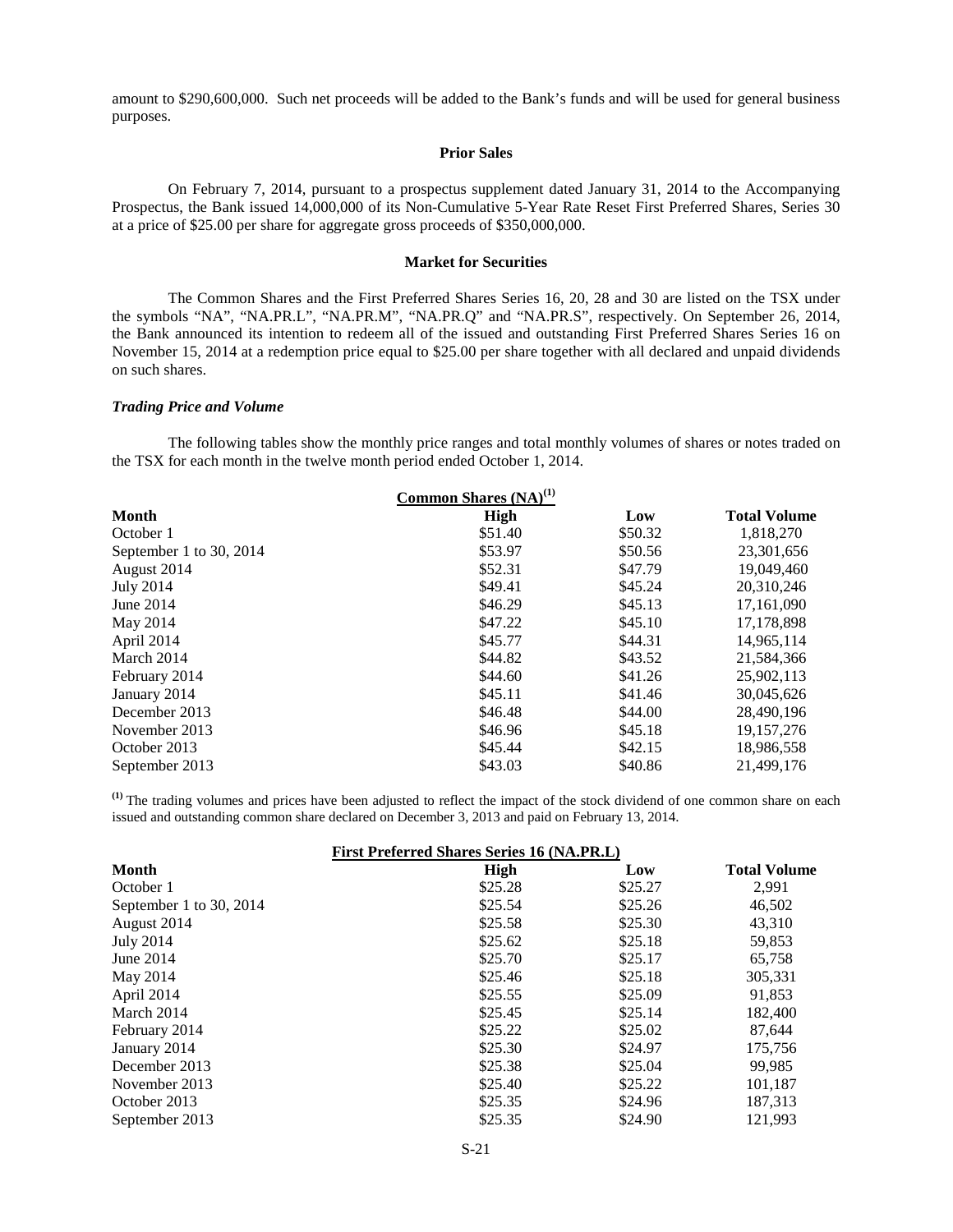| <b>First Preferred Shares Series 20 (NA.PR.M)</b> |                                                   |         |                     |  |
|---------------------------------------------------|---------------------------------------------------|---------|---------------------|--|
| <b>Month</b>                                      | <b>High</b>                                       | Low     | <b>Total Volume</b> |  |
| October 1                                         | \$26.61                                           | \$26.46 | 3,075               |  |
| September 1 to 30, 2014                           | \$26.75                                           | \$26.60 | 63,923              |  |
| August 2014                                       | \$26.69                                           | \$26.30 | 91,490              |  |
| <b>July 2014</b>                                  | \$26.71                                           | \$26.18 | 68,634              |  |
| June 2014                                         | \$26.76                                           | \$26.31 | 81,943              |  |
| May 2014                                          | \$26.50                                           | \$26.26 | 59,824              |  |
| April 2014                                        | \$26.45                                           | \$26.02 | 103,339             |  |
| March 2014                                        | \$26.35                                           | \$26.15 | 140,503             |  |
| February 2014                                     | \$26.22                                           | \$26.00 | 165,849             |  |
| January 2014                                      | \$26.50                                           | \$26.00 | 105,435             |  |
| December 2013                                     | \$26.61                                           | \$26.13 | 46,113              |  |
| November 2013                                     | \$26.60                                           | \$26.20 | 128,900             |  |
| October 2013                                      | \$26.79                                           | \$25.98 | 118,893             |  |
| September 2013                                    | \$26.54                                           | \$26.00 | 80,985              |  |
|                                                   | <b>First Preferred Shares Series 28 (NA.PR.O)</b> |         |                     |  |
| <b>Month</b>                                      | <b>High</b>                                       | Low     | <b>Total Volume</b> |  |
| October 1                                         | \$25.94                                           | \$25.94 | 100                 |  |
| September 1 to 30, 2014                           | \$26.19                                           | \$25.77 | 262,911             |  |
| August 2014                                       | \$25.94                                           | \$25.77 | 38,416              |  |
| <b>July 2014</b>                                  | \$26.04                                           | \$25.71 | 84,785              |  |
| June 2014                                         | \$25.84                                           | \$25.40 | 75,931              |  |
| May 2014                                          | \$26.05                                           | \$25.50 | 114,076             |  |
| April 2014                                        | \$26.04                                           | \$25.65 | 99,336              |  |
| March 2014                                        | \$25.98                                           | \$25.73 | 332,742             |  |
| February 2014                                     | \$26.00                                           | \$25.15 | 194,086             |  |
| January 2014                                      | \$25.74                                           | \$24.86 | 547,006             |  |
| December 2013                                     | \$26.00                                           | \$25.21 | 109,520             |  |
| November 2013                                     | \$25.84                                           | \$25.40 | 110,106             |  |
| October 2013                                      | \$25.72                                           | \$25.13 | 135,314             |  |
| September 2013                                    | \$25.50                                           | \$24.96 | 170,556             |  |
|                                                   | <b>First Preferred Shares Series 30 (NA.PR.S)</b> |         |                     |  |
| <b>Month</b>                                      | <b>High</b>                                       | Low     | <b>Total Volume</b> |  |
| October 1                                         | \$25.64                                           | \$25.55 | 47,429              |  |
| September 1 to 30, 2014                           | \$25.84                                           | \$25.53 | 662,604             |  |
| August 2014                                       | \$25.87                                           | \$25.50 | 196,369             |  |
| <b>July 2014</b>                                  | \$25.94                                           | \$25.49 | 400,401             |  |
| June 2014                                         | \$25.71                                           | \$25.20 | 379,296             |  |
| May 2014                                          | \$25.95                                           | \$25.20 | 354,768             |  |
| April 2014                                        | \$25.95                                           | \$25.20 | 732,517             |  |
| March 2014                                        | \$25.48                                           | \$25.17 | 832,150             |  |
| February 2014                                     | \$25.21                                           | \$24.90 | 1,839,127           |  |
| January 2014                                      | n/a                                               | n/a     | n/a                 |  |
| December 2013                                     | n/a                                               | n/a     | n/a                 |  |
| November 2013                                     | n/a                                               | n/a     | n/a                 |  |
| October 2013                                      | n/a                                               | n/a     | n/a                 |  |
| September 2013                                    | n/a                                               | n/a     | n/a                 |  |

# **Transfer Agent and Registrar**

Computershare Trust Company of Canada, at its principal offices in the cities of Vancouver, Calgary, Winnipeg, Toronto and Montréal, will be the transfer agent and registrar for the Series 32 Preferred Shares and the Series 33 Preferred Shares.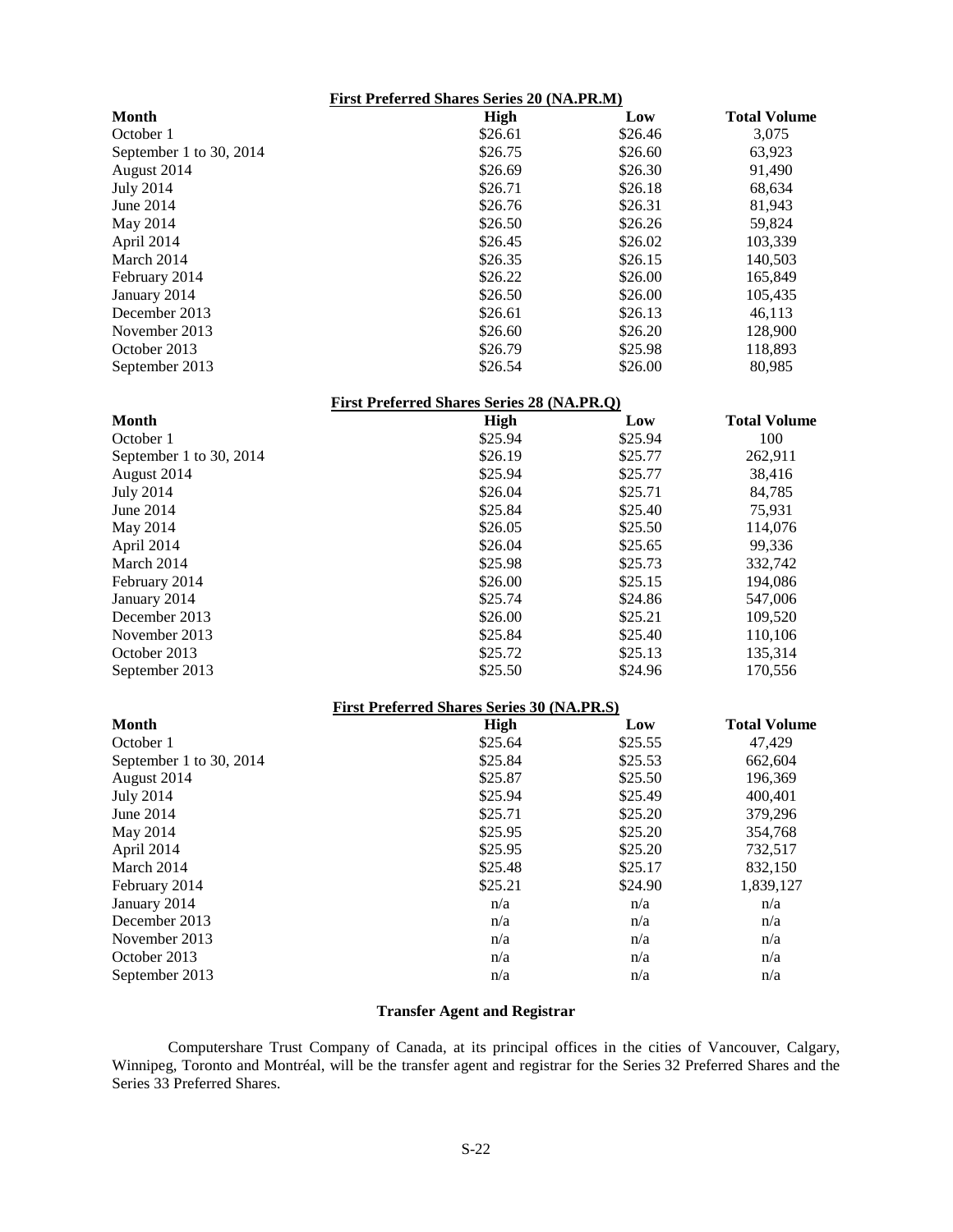#### **Risk Factors**

#### An investment in Series 32 Preferred Shares is subject to certain risks.

The value of Series 32 Preferred Shares and the Series 33 Preferred Shares, respectively, will be affected by the general credit worthiness of the Bank. We refer you to the risks described in the Accompanying Prospectus and the documents incorporated by reference in this Prospectus Supplement (including subsequently filed documents incorporated by reference), including under the section entitled "Management's Discussion and Analysis" contained in the Bank's 2013 Annual Report. This analysis discusses, among other things, known material trends and events, and risks or uncertainties that are reasonably expected to have a material effect on the Bank's business, financial condition or results of operations.

Real or anticipated changes in credit ratings on the Series 32 Preferred Shares or the Series 33 Preferred Shares, if any, may affect the market value of the Series 32 Preferred Shares and the Series 33 Preferred Shares, respectively. In addition, real or anticipated changes in credit ratings can affect the cost at which the Bank can transact or obtain funding, and thereby affect the Bank's liquidity, business, financial condition or results of operations.

The Series 32 Preferred Shares and the Series 33 Preferred Shares are non-cumulative and dividends are payable at the discretion of the Board of Directors. Reference is made to "Earnings Coverage Ratios", which is relevant to an assessment of the risk that the Bank will be unable to pay dividends on the Series 32 Preferred Shares or the Series 33 Preferred Shares.

Prevailing yields on similar securities will affect the market value of the Series 32 Preferred Shares and the Series 33 Preferred Shares. Assuming all other factors remain unchanged, the market value of the Series 32 Preferred Shares and the Series 33 Preferred Shares will decline as prevailing yields for similar securities rise, and will increase as prevailing yields for similar securities decline. Spreads over the Government of Canada Yield, T-Bill Rate and comparable benchmark rates of interest for similar securities will also affect the market value of the Series 32 Preferred Shares and the Series 33 Preferred Shares in an analogous manner.

The redemption or purchase by the Bank of the Series 32 Preferred Shares and the Series 33 Preferred Shares is subject to the consent of the Superintendent and other restrictions contained in the Bank Act. Reference is made to "Bank Act Restrictions and Restrictions on Payment of Dividends" of the Accompanying Prospectus.

Neither the Series 32 Preferred Shares nor the Series 33 Preferred Shares have a fixed maturity date and are not redeemable at the option of the holders of Series 32 Preferred Shares or Series 33 Preferred Shares, as applicable. The ability of a holder to liquidate its holdings of Series 32 Preferred Shares or Series 33 Preferred Shares, as applicable, may be limited.

The dividend rate in respect of the Series 32 Preferred Shares and the Series 33 Preferred Shares will reset every five years and quarterly, respectively. In each case, the new dividend rate is unlikely to be the same as, and may be lower than, the dividend rate for the applicable preceding dividend period.

An investment in the Series 32 Preferred Shares, or in the Series 33 Preferred Shares, as the case may be, may become an investment in Series 33 Preferred Shares, or in Series 32 Preferred Shares, respectively, without the consent of the holder in the event of an automatic conversion in the circumstances described under "Certain Provisions of the Series 32 Preferred Shares as a Series - Conversion of Series 32 Preferred Shares into Series 33 Preferred Shares" and "Certain Provisions of the Series 33 Preferred Shares as a Series - Conversion of Series 33 Preferred Shares into Series 32 Preferred Shares" above. Upon the automatic conversion of the Series 32 Preferred Shares into Series 33 Preferred Shares, the dividend rate on the Series 33 Preferred Shares will be a floating rate that is adjusted quarterly by reference to the T-Bill Rate which may vary from time to time while, upon the automatic conversion of the Series 33 Preferred Shares into Series 32 Preferred Shares, the dividend rate on the Series 32 Preferred Shares will be, for each five-year period, a fixed rate that is determined by reference to the Government of Canada Yield on the  $30<sup>th</sup>$  day prior to the first day of each such five-year period.

Stock market volatility may affect the market price of the Series 32 Preferred Shares and the Series 33 Preferred Shares for reasons unrelated to the Bank's performance. Also, the financial markets are generally characterized by extensive interconnections among financial institutions. As such, defaults by other financial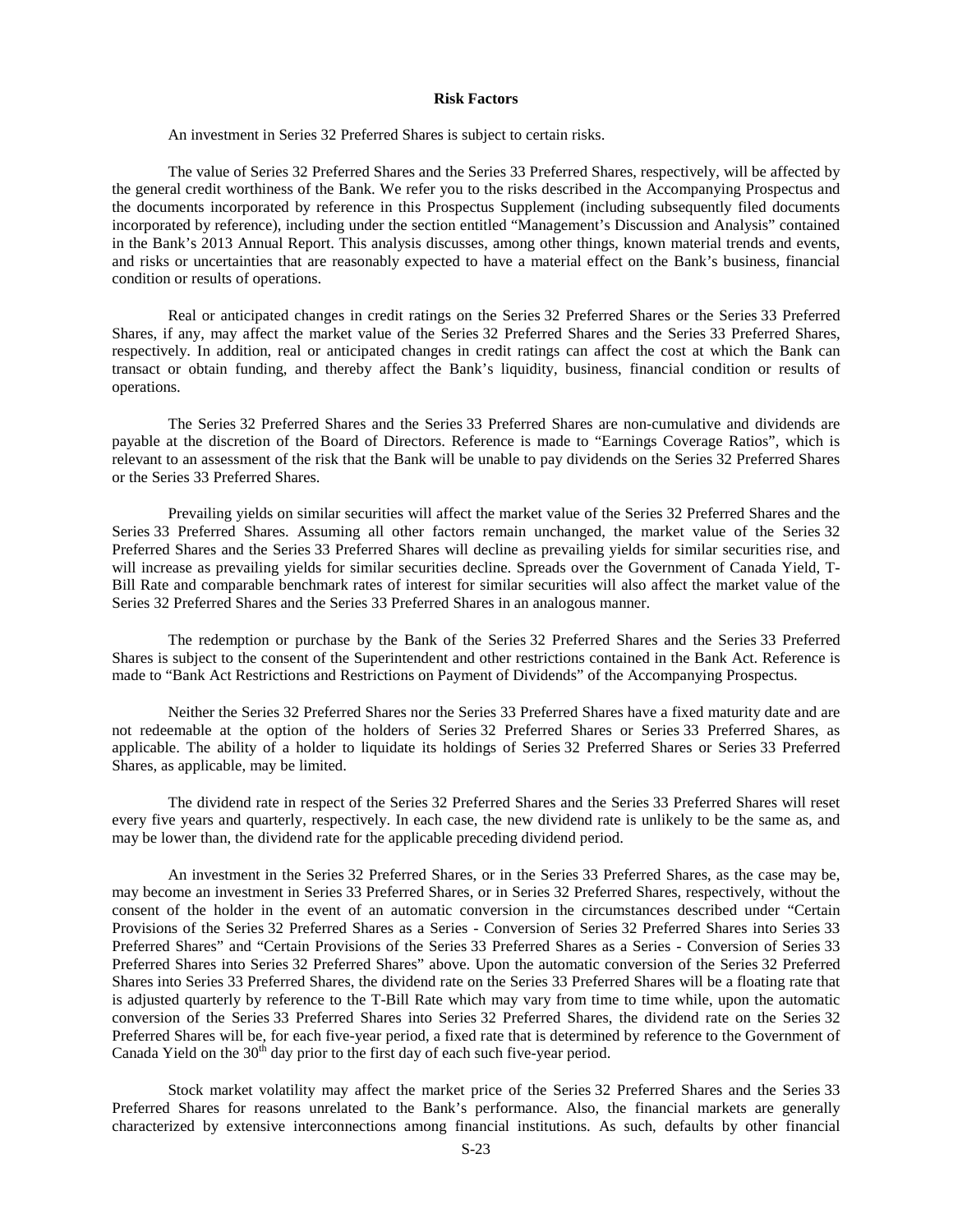institutions in Canada, the United States or other countries could adversely affect the Bank and the market price of the Series 32 Preferred Shares or the Series 33 Preferred Shares. Additionally, the respective value of the Series 32 Preferred Shares and the Series 33 Preferred Shares is subject to market value fluctuations based upon factors which influence the Bank's operations, such as legislation or regulatory developments, competition, technological change and global capital market activity.

There can be no assurance that an active trading market will develop for the Series 32 Preferred Shares after the offering or for the Series 33 Preferred Shares following the issuance of any of those shares, or if developed, that such a market will be sustained at the offering price of the Series 32 Preferred Shares or the issue price of the Series 33 Preferred Shares.

Upon the occurrence of a Trigger Event and a NVCC Automatic Conversion, there is no certainty of the value of the Common Shares to be received by the holders of the Series 32 Preferred Shares or the Series 33 Preferred Shares and the value of such Common Shares could be significantly less than the issue price or face value of the Series 32 Preferred Shares or the Series 33 Preferred Shares, as applicable. A Trigger Event involves a subjective determination by OSFI that is outside the control of the Bank. If a NVCC Automatic Conversion occurs, then the interest of depositors, other creditors of the Bank, and holders of Bank securities which are not contingent instruments will all rank in priority to the holders of contingent instruments, including the Series 32 Preferred Shares and the Series 33 Preferred Shares. Upon a NVCC Automatic Conversion, the rights, terms and conditions of the Series 32 Preferred Shares and the Series 33 Preferred Shares, including with respect to priority and rights on liquidation, will no longer be relevant as all such shares will have been converted on a full and permanent basis without the consent of the holders thereof into Common Shares ranking on parity with all other outstanding Common Shares. Given the nature of the Trigger Event, a holder of Series 32 Preferred Shares or the Series 33 Preferred Shares will become a holder of Common Shares at a time when the Bank's financial condition has deteriorated. The Series 32 Preferred Shares rank and the Series 33 Preferred Shares will, if issued, rank, equally with other First Preferred Shares of the Bank in the event of an insolvency or winding-up of the Bank where a NVCC Automatic Conversion has not occurred. If the Bank becomes insolvent or is wound-up where a NVCC Automatic Conversion has not occurred, the Bank's assets must be used to pay deposit liabilities and other debt, including subordinated debt, before payments may be made on the Series 32 Preferred Shares or the Series 33 Preferred Shares. If a NVCC Automatic Conversion has occurred, the ranking of the Series 32 Preferred Shares and Series 33 Preferred Shares will not be relevant since all Series 32 Preferred Shares and Series 33 Preferred Shares will be converted into Common Shares which will rank on a parity with all other Common Shares of the Bank.

OSFI has stated that the Superintendent will consult with the Canada Deposit Insurance Corporation, the Bank of Canada, the Department of Finance and the Financial Consumer Agency of Canada prior to making a determination as to the non-viability of a financial institution. The conversion of contingent instruments alone may not be sufficient to restore an institution to viability and other public sector interventions, including liquidity assistance, could be required along with the conversion of contingent instruments to maintain an institution as a going concern.

In assessing whether the Bank has ceased, or is about to cease, to be viable and that, after the conversion of all contingent instruments, it is reasonably likely that the viability of the Bank will be restored or maintained, OSFI has stated that the Superintendent will consider, in consultation with the authorities referred to above, all relevant facts and circumstances. Those facts and circumstances could include, in addition to other public sector interventions, a consideration of whether, among other things:

- (a) the assets of the Bank are, in the opinion of the Superintendent, sufficient to provide adequate protection to the Bank's depositors and creditors;
- (b) the Bank has lost the confidence of depositors or other creditors and the public (for example, ongoing increased difficulty in obtaining or rolling over short-term funding);
- (c) the Bank's regulatory capital has, in the opinion of the Superintendent, reached a level, or is eroding in a manner, that may detrimentally affect its depositors and creditors;
- (d) the Bank has failed to pay any liability that has become due and payable or, in the opinion of the Superintendent, the Bank will not be able to pay its liabilities as they become due and payable;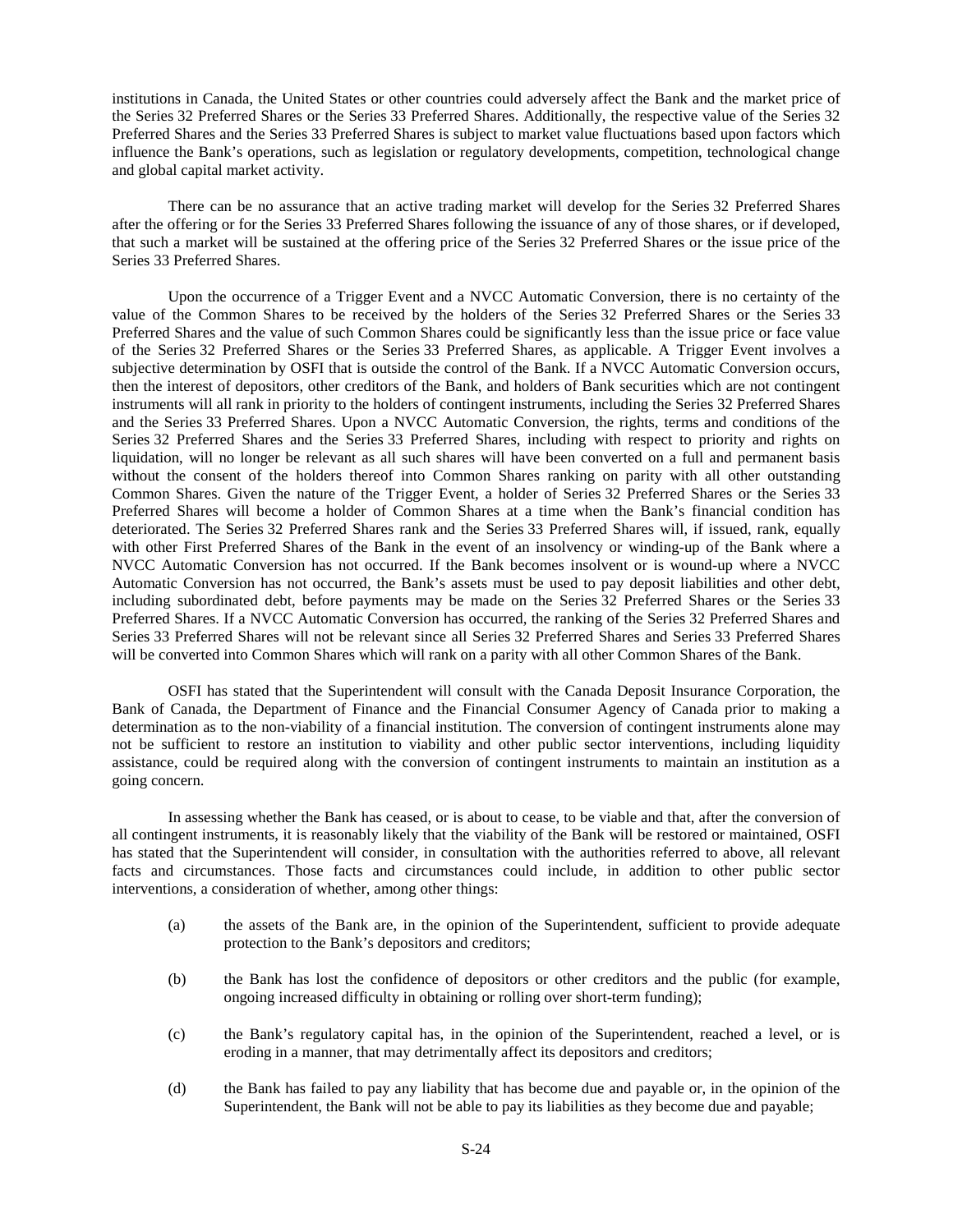- (e) the Bank has failed to comply with an order of the Superintendent to increase its capital;
- (f) in the opinion of the Superintendent, any other state of affairs exists in respect of the Bank that may be materially prejudicial to the interests of the Bank's depositors or creditors or the owners of any assets under the Bank's administration; and
- (g) the Bank is unable to recapitalize on its own through the issuance of Common Shares or other forms of regulatory capital (for example, no suitable investor or group of investors exists that is willing or capable of investing in sufficient quantity and on terms that will restore the Bank's viability, nor is there any reasonable prospect of such an investor emerging in the near-term in the absence of conversion of contingent instruments).

If a NVCC Automatic Conversion occurs, then the interests of depositors, other creditors of the Bank, and holders of the Bank's securities which are not contingent instruments will all rank in priority to the holders of contingent instruments, including the Series 32 Preferred Shares and the Series 33 Preferred Shares. The Superintendent retains full discretion to choose not to trigger non-viable contingent capital notwithstanding a determination that the Bank has ceased, or is about to cease, to be viable. Under such circumstances, the holders of the Series 32 Preferred Shares and the Series 33 Preferred Shares could be exposed to losses through the use of other resolution tools or in liquidation.

The number of Common Shares to be received for each Series 32 Preferred Share and each Series 33 Preferred Share upon a NVCC Automatic Conversion is calculated by reference to the prevailing market price of Common Shares immediately prior to a Trigger Event, subject to the floor price. See "Details of the Offering — Provisions Common to the Series 32 Preferred Shares and the Series 33 Preferred Shares — Conversion of Series 32 Preferred Shares and of Series 33 Preferred Shares Upon Occurrence of Non-Viable Contingent Capital Trigger Event". If there is a NVCC Automatic Conversion at a time when the market price of the Common Shares is below the floor price, investors will receive Common Shares with an aggregate market price less than the Share Value. Investors may also receive Common Shares with an aggregate market price less than the prevailing market price of the Series 32 Preferred Shares or the Series 33 Preferred Shares being converted if such shares are trading at a price above the Share Value.

The Bank is expected to have outstanding from time to time other preferred shares and subordinated debt that will automatically convert into Common Shares upon a Trigger Event. In the case of such subordinated debt, the number of Common Shares to be received on conversion will be calculated by reference to the principal amount of such debt, together with accrued and unpaid interest and, in order to take into account the hierarchy of claims in a liquidation, holders of subordinated debt are expected to receive economic entitlements which are more favourable than preferred shareholders. Subordinated debt that is convertible into Common Shares upon a Trigger Event will likely use, and other preferred shares that are convertible into Common Shares upon a Trigger Event may also use, a lower effective floor price (for example, using a different multiple) than that applicable to the Series 32 Preferred Shares and Series 33 Preferred Shares to determine the maximum number of Common Shares to be issued to holders of such instruments upon a NVCC Automatic Conversion. Accordingly, holders of Series 32 Preferred Shares and Series 33 Preferred Shares will receive Common Shares pursuant to a NVCC Automatic Conversion at a time when subordinated debt is converted into Common Shares at a conversion rate that is more favourable to the holder of such instruments and other preferred shares are converted into Common Shares at a conversion rate that may be more favourable to the holder of such instruments, in each case, than the rate applicable to the Series 32 Preferred Shares and Series 33 Preferred Shares, thereby causing substantial dilution to holders of Common Shares and the holders of Series 32 Preferred Shares and Series 33 Preferred Shares, who will become holders of Common Shares upon the Trigger Event.

No assurance can be given as to the impact of any possible judicial decision or change to the laws of the Province of Québec and the federal laws of Canada applicable therein or administrative practice after the date of this Prospectus Supplement and before the date on which the Preferred Shares are issued. Any such change could materially adversely impact the value of any Preferred Shares affected by it. Such changes in law may include, but are not limited to, the introduction of a "bail-in" regime, described below, which may affect the rights of holders of securities issued by the Bank, including the Series 32 Preferred Shares and the Series 33 Preferred Shares.

The Canada Deposit Insurance Corporation, Canada's resolution authority, was granted additional powers in 2009 to transfer certain assets and liabilities of a bank to a newly created "bridge bank" for such consideration as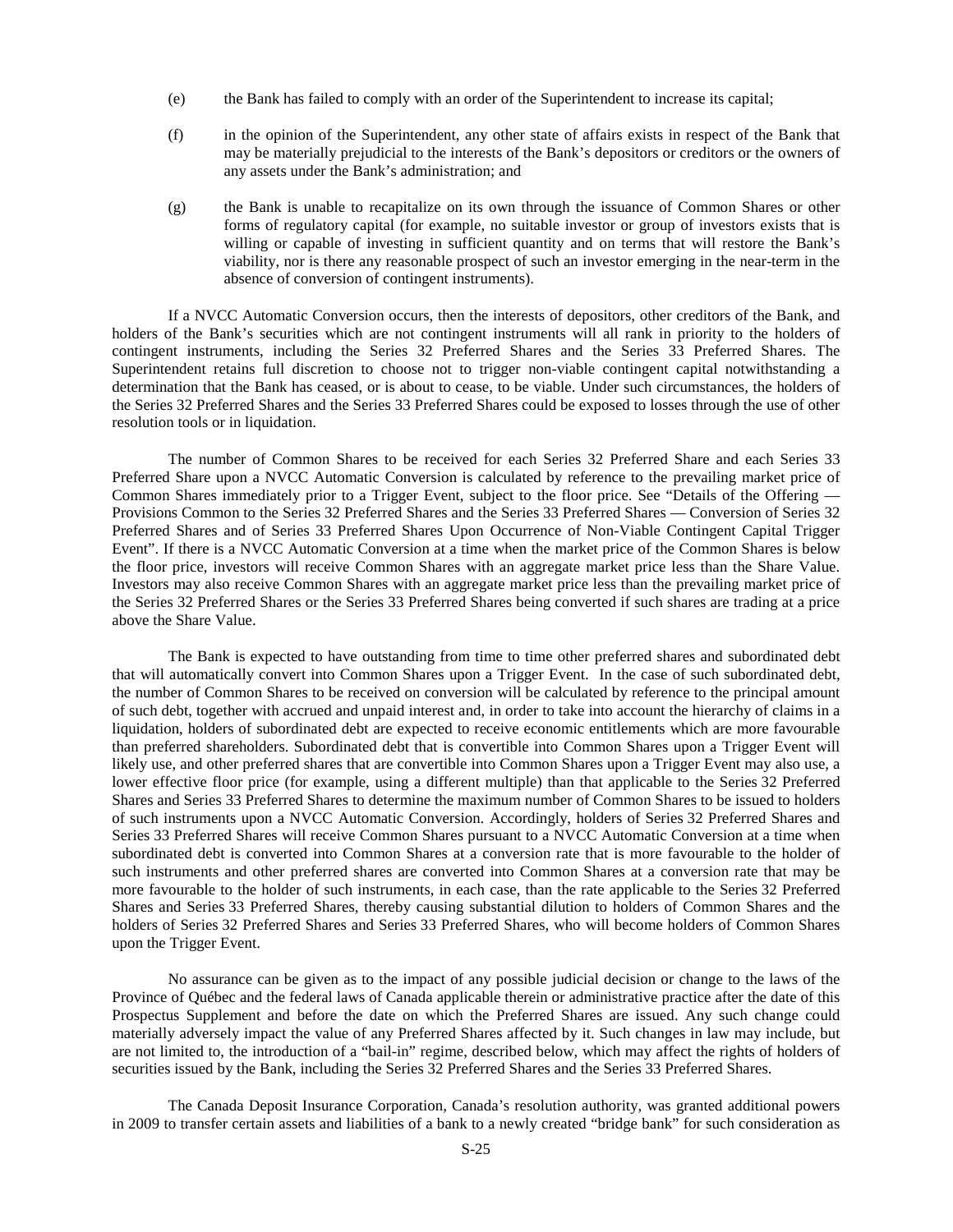it determines in the event of a bank getting into distress, presumably to facilitate a sale of the bank to another financial institution as a going concern. Upon exercise of such power, any remaining assets and liabilities would remain with the "bad bank" which would then be wound up. As such, in this scenario, any securities of the Bank, including Series 32 Preferred Shares, Series 33 Preferred Shares and Common Shares into which such shares may be converted upon the occurrence of a Trigger Event, that remain with the "bad bank" would be effectively written off, subject to only partial repayment, devalued or otherwise become worthless, in the ensuing winding-up**.**

On August 1, 2014, the Canadian Department of Finance issued for comment the "Taxpayer Protection and Bank Recapitalization Regime: Consultation Paper" which outlines a proposed bail-in regime applicable to Canada's domestic systemically important banks ("D-SIBs"), which include the Bank, in line with key international standards such as the Financial Stability Board's "Key Attributes of Effective Resolution Regimes for Financial Institutions". This consultation paper follows a previous announcement made in Canada's federal budget released on March 21, 2013. Under the proposed regime, the Government of Canada would be granted two significant conversion powers with respect to D-SIBs' outstanding capital and debt: (i) first, the Government would be granted the power to permanently convert "eligible liabilities" of the D-SIB ("eligible liabilities" consisting solely of long term senior debt, which is senior unsecured debt that is tradable and transferable with an original term of over 400 days) into common equity, and (ii) the Government would be granted the power to permanently cancel existing shares of the D-SIB. Each of those powers would only be exercisable if two preconditions were met: (a) first, the Superintendent of Financial Institutions would need to have determined that the D-SIB has ceased or is about to cease being viable and (b) second, the full conversion of the D-SIB's securities, such as the Series 32 Preferred Shares and the Series 33 Preferred Shares, following the occurrence of a Trigger Event would need to have occurred. The proposed conversion power would apply only to "eligible liabilities" issued after the implementation of the regime with no retroactive application to existing debt.

If this proposed regime is implemented, any "eligible liabilities" issued after such implementation would be subject to the conversion powers described above and holders of such "eligible liabilities" may receive Common Shares in exchange for their "eligible liabilities" in the event that the Bank ceases or is about to cease being viable. Moreover, holders of Series 32 Preferred Shares or of Series 33 Preferred Shares who receive Common Shares following the occurrence of a Trigger Event and as a result of an NVCC Automatic Conversion may sustain substantial dilution following the conversion of such "eligible liabilities", as it is expected that the conversion rate of such "eligible liabilities" will be significantly more favourable to the holders of such obligations than the rate applicable to holders of Series 32 Preferred Shares or of Series 33 Preferred Shares.

# **Legal Matters**

Legal matters in connection with the issue and sale of the Series 32 Preferred Shares will be passed upon, on behalf of the Bank, by McCarthy Tétrault LLP and, on behalf of the Underwriters, by Torys LLP. The partners, associates and counsel of each of McCarthy Tétrault LLP and Torys LLP beneficially own, directly or indirectly, less than 1% of the issued and outstanding securities of the Bank or of any associate or affiliate of the Bank.

#### **Statutory Rights of Withdrawal and Rescission**

Securities legislation in certain of the provinces and territories of Canada provides purchasers with the right to withdraw from an agreement to purchase securities. This right may be exercised within two business days after receipt or deemed receipt of a prospectus and any amendment. In several of the provinces and territories, the securities legislation further provides a purchaser with remedies for rescission or, in some jurisdictions, revisions of the price or damages if the prospectus and any amendment contains a misrepresentation or is not delivered to the purchaser, provided that such remedies for rescission, revisions of the price or damages are exercised by the purchaser within the time limit prescribed by the securities legislation of the purchaser's province or territory. The purchaser should refer to any applicable provisions of the securities legislation of the purchaser's province or territory for the particulars of these rights or consult with a legal adviser.

In an offering of Series 32 Preferred Shares, to the extent such Series 32 Preferred Shares are convertible, exchangeable or exercisable securities, investors are cautioned that the statutory right of action for damages for a misrepresentation contained in the Prospectus Supplement or the Accompanying Prospectus is limited, in certain provincial and territorial securities legislation, to the price at which the Series 32 Preferred Shares are offered to the public under the prospectus offering. This means that, under the securities legislation of certain provinces and territories, if the purchaser pays additional amounts upon conversion, exchange or exercise, as applicable, of the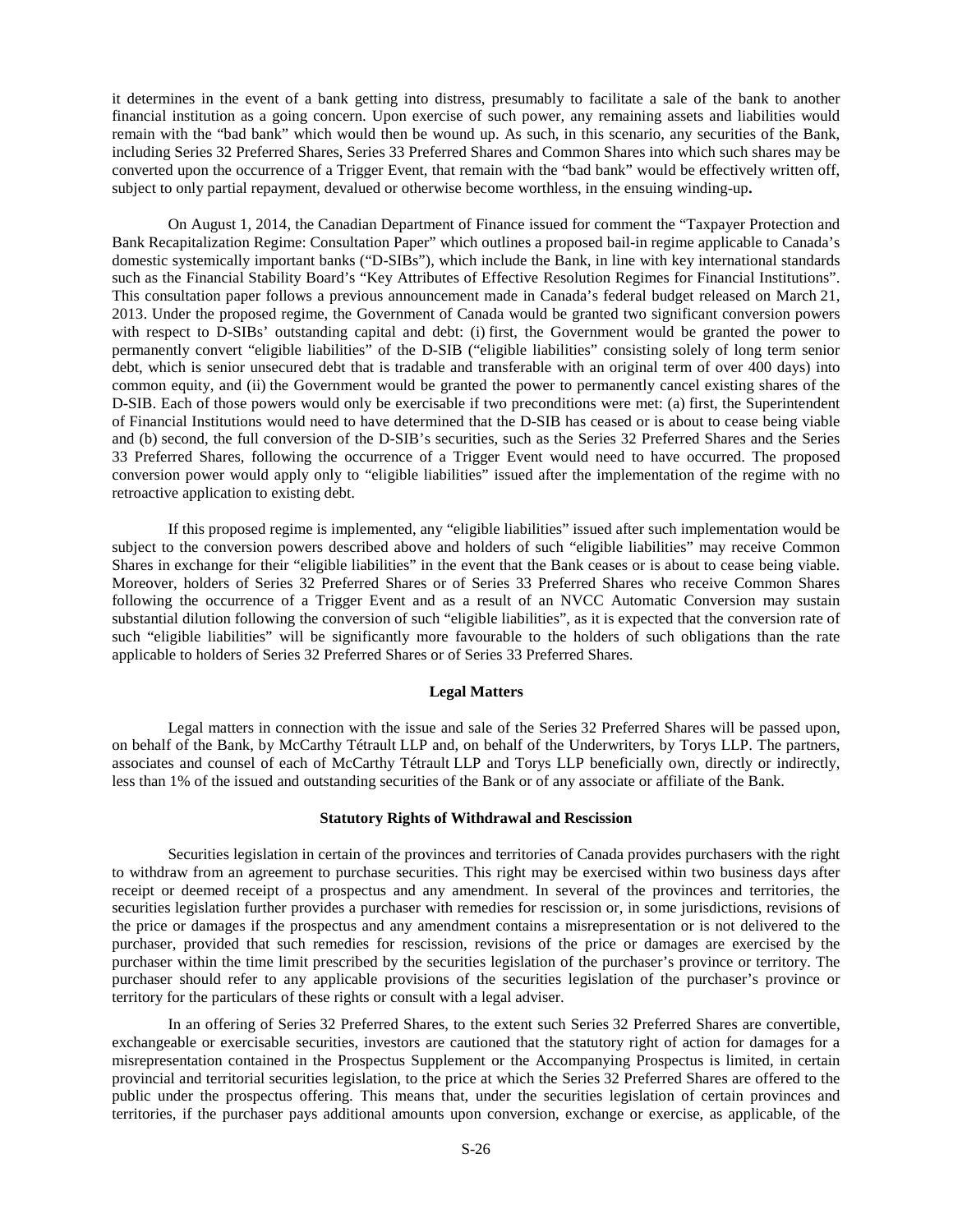security, those amounts may not be recoverable under the statutory right of action for damages that applies in those provinces and territories. The purchaser should refer to any applicable provisions of the securities legislation of the purchaser's province or territory for the particulars of this right of action for damages or consult with a legal adviser.